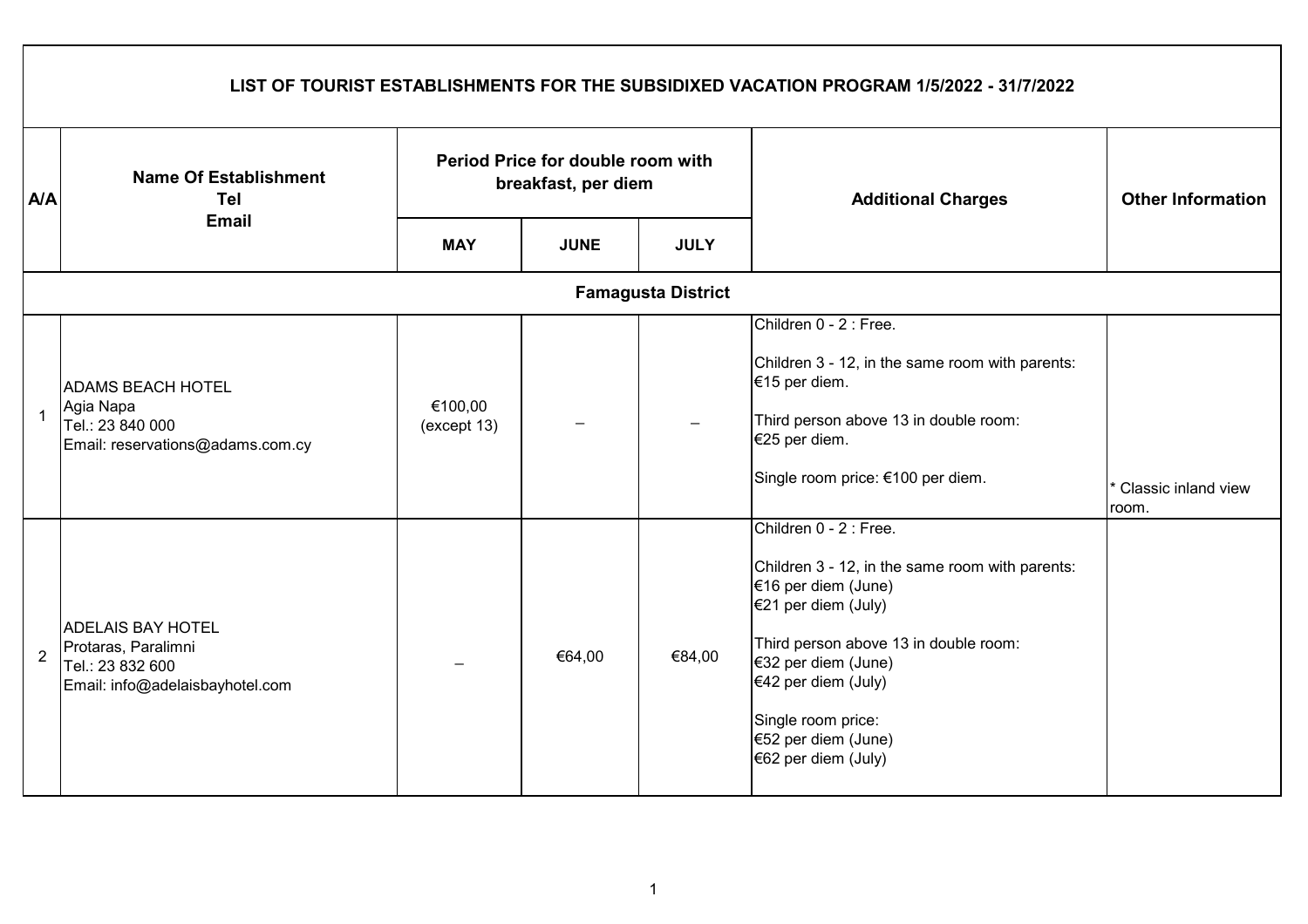| <b>A/A</b>     | <b>Name Of Establishment</b><br>Tel                                                                    | Period Price for double room with<br>breakfast, per diem |                                               |                                                | <b>Additional Charges</b>                                                                                                                                                                                                                                                                                                    | <b>Other Information</b>               |
|----------------|--------------------------------------------------------------------------------------------------------|----------------------------------------------------------|-----------------------------------------------|------------------------------------------------|------------------------------------------------------------------------------------------------------------------------------------------------------------------------------------------------------------------------------------------------------------------------------------------------------------------------------|----------------------------------------|
|                | <b>Email</b>                                                                                           | <b>MAY</b>                                               | <b>JUNE</b>                                   | <b>JULY</b>                                    |                                                                                                                                                                                                                                                                                                                              |                                        |
| 3              | <b>AKTEA BEACH VILLAGE</b><br>Agia Napa<br>Tel.: 23 845 000<br>Email: manager@akteabeach.com           | €70,00<br>(studio)<br>€80,00<br>(one bedroom)            | €80,00<br>(studio)<br>€90,00<br>(one bedroom) | €90,00<br>(studio)<br>€100,00<br>(one bedroom) | Children 0 - 2 : Free.<br>Children 3 - 12, in the same room with parents:<br>$€10$ per diem (May and June)<br>€15 per diem (July)<br>Third person above 13 in double room:<br>$€15$ per diem (May and June)<br>€20 per diem (July)<br>Single room price:<br>€60 per diem (May)<br>€70 per diem (June)<br>€90 per diem (July) |                                        |
| $\overline{4}$ | ALVA-ELCOTHEA HOTEL APARTMENTS<br>Protaras, Paralimni<br>Tel.: 23 831 515<br>Email: alva@cylink.com.cy | €70,00                                                   | €80,00                                        | €90,00                                         | Children 0 - 2 : Free.<br>Children 3 - 12, in the same room with parents:<br>€10 per diem.<br>Third person above 13 in double room:<br>€15 per diem.<br>Single room price: N/A.                                                                                                                                              | One bedroom<br>apartment.              |
| 5              | AMETHYST NAPA HOTEL & SPA<br>Agia Napa<br>Tel.: 23 200 800<br>Email: accounts@amethystnapa.com         | €80,00*                                                  | €90,00*                                       | €100,00*                                       | Children 0 - 2 : Free.<br>Children 3 - 12, in the same room with parents:<br>€20 per diem.<br>Third person above 13 in double room:<br>€30 per diem.<br>Single room price: Double Room Price.                                                                                                                                | Superior, Standard,<br>sea view rooms. |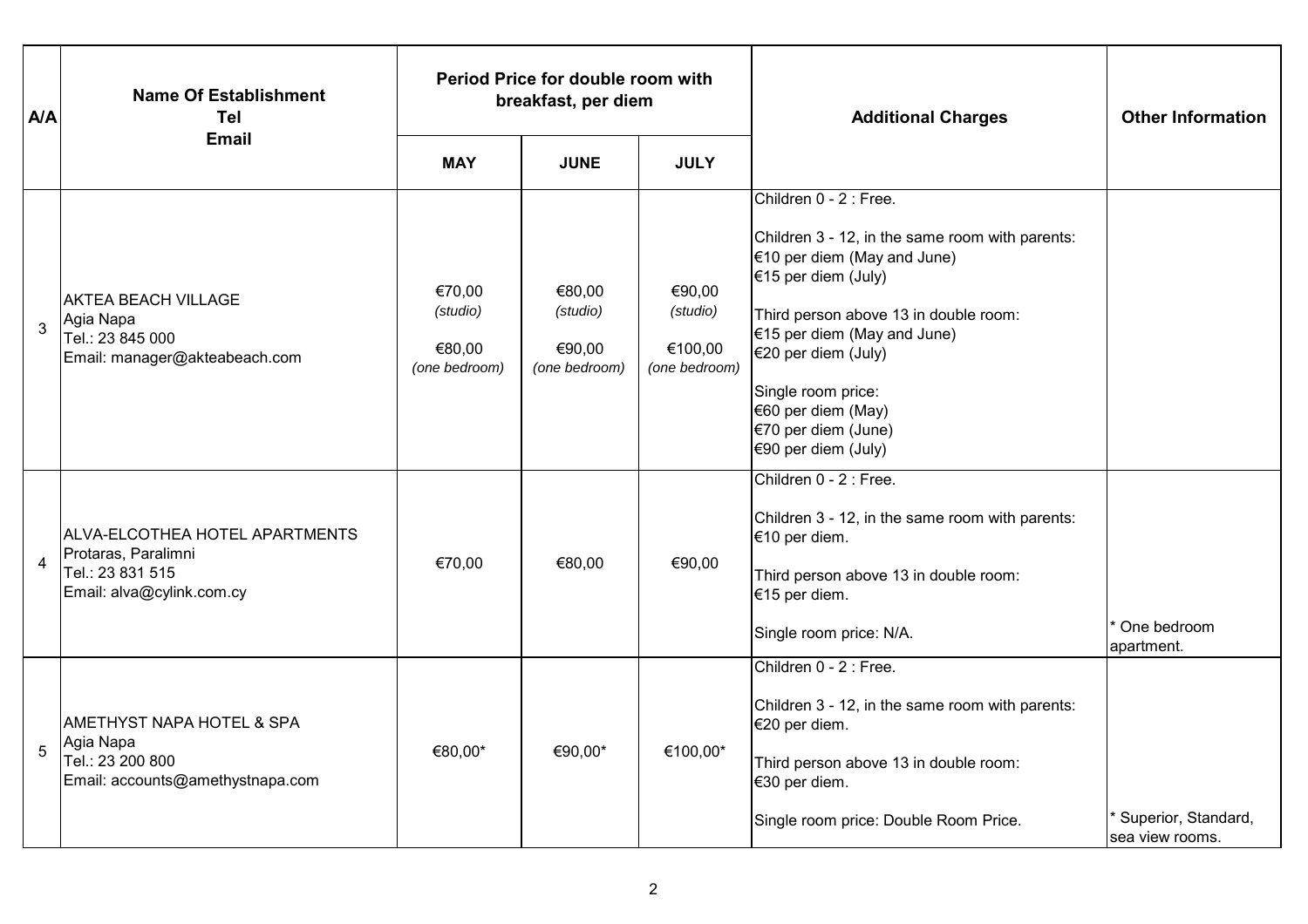| A/A            | <b>Name Of Establishment</b><br><b>Tel</b>                                                                 | Period Price for double room with<br>breakfast, per diem |                                                                            |             | <b>Additional Charges</b>                                                                                                                                                                                                                                                   | <b>Other Information</b>       |
|----------------|------------------------------------------------------------------------------------------------------------|----------------------------------------------------------|----------------------------------------------------------------------------|-------------|-----------------------------------------------------------------------------------------------------------------------------------------------------------------------------------------------------------------------------------------------------------------------------|--------------------------------|
|                | <b>Email</b>                                                                                               | <b>MAY</b>                                               | <b>JUNE</b>                                                                | <b>JULY</b> |                                                                                                                                                                                                                                                                             |                                |
| 6              | <b>AMORE HOTEL APARTMENTS</b><br>Paralimni<br>Tel.: 7007 2700<br>Email: amorehotelapts@outlook.com         | €60,00*                                                  | €65,00*                                                                    | €70,00*     | Children 0 - 2 : Free.<br>Children 3 - 12, in the same room with parents:<br>1st child: Free<br>2nd child: €8 per diem.<br>Third person above 13 in double room:<br>€10 per diem.<br>Single room price:<br>€54 per diem (May)<br>€58 per diem (June)<br>€63 per diem (July) | <sup>*</sup> Studio apartment. |
| $\overline{7}$ | <b>ANAIS BAY HOTEL</b><br>Protaras, Paralimni<br>Tel.: 23 831 351<br>Email: anaisbay@avacom.net            | €75,00*                                                  | €80,00*<br>(from 01-09<br>and<br>from 13-30)<br>€100,00*<br>$(from 10-12)$ | €100,00*    | Children 0 - 2 : Free.<br>Children 3 - 12, in the same room with parents:<br>€10 per diem.<br>Third person above 13 in double room:<br>€15 per diem.<br>Single room price: Double Room Price.                                                                               | * Mountain view room.          |
| 8              | <b>ANASTASIA BEACH HOTEL</b><br>Protaras, Paralimni<br>Tel.: 23 832 633<br>Email: reservations@tsokkos.com | €100,00*                                                 | €100,00*<br>(except 11-13)                                                 | €100,00*    | Children 0 - 2 : Free.<br>Children 3 - 12, in the same room with parents:<br>€10 per diem.<br>Third person above 13 in double room:<br>€30 per diem.<br>Single room price: €90 per diem.                                                                                    | Double mountain view<br>room.  |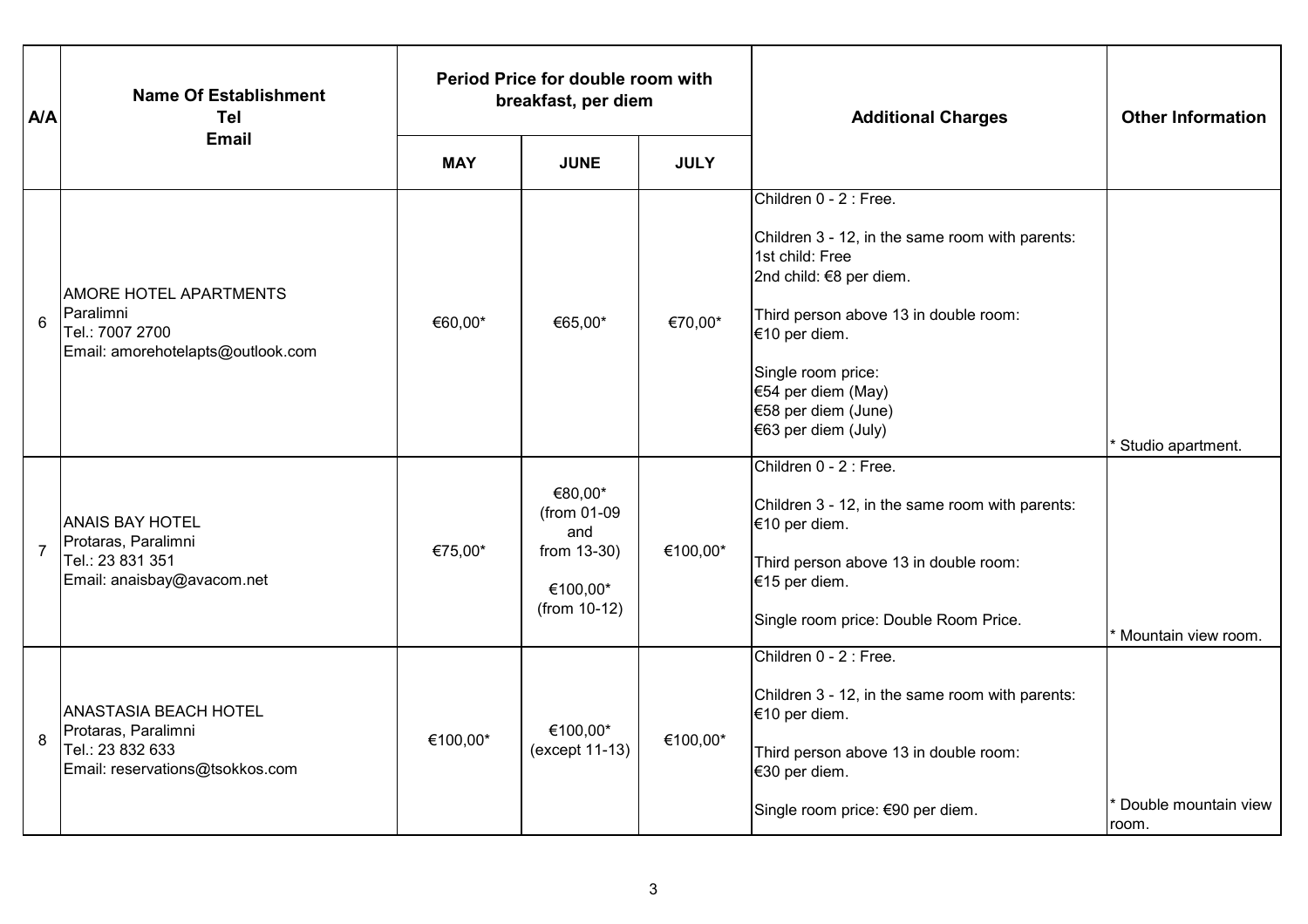| <b>A/A</b> | <b>Name Of Establishment</b><br><b>Tel</b>                                                                          | Period Price for double room with<br>breakfast, per diem |                            |             | <b>Additional Charges</b>                                                                                                                                                                                                               | <b>Other Information</b>                   |
|------------|---------------------------------------------------------------------------------------------------------------------|----------------------------------------------------------|----------------------------|-------------|-----------------------------------------------------------------------------------------------------------------------------------------------------------------------------------------------------------------------------------------|--------------------------------------------|
|            | <b>Email</b>                                                                                                        | <b>MAY</b>                                               | <b>JUNE</b>                | <b>JULY</b> |                                                                                                                                                                                                                                         |                                            |
| 9          | <b>ANESIS HOTEL</b><br>Agia Napa<br>Tel.: 23 721 104<br>Email: anesis.reservations@cytanet.com.cy                   | €60,00*                                                  | €72,00*<br>(except 10-12)  | €90,00*     | Children 0 - 2 : Free.<br>Children 3 - 12, in the same room with parents:<br>€20 per diem.<br>Third person above 13 in double room:<br>€28 per diem.<br>Single room price: Double Room Price.                                           | Double inland view<br>room.                |
| 10         | <b>ANMARIA HOTEL</b><br>Agia Napa<br>Tel.: 23 725 300, 23 848 100<br>Email: anmaria@tsokkos.com                     |                                                          | €100,00*<br>(except 11-13) | €100,00*    | Children 0 - 2 : Free.<br>Children 3 - 12, in the same room with parents:<br>€10 per diem.<br>Third person above 13 in double room:<br>€30 per diem.<br>Single room price: €90 per diem.                                                | <sup>*</sup> Double mountain view<br>room. |
|            | <b>ANONYMOUS BEACH HOTEL</b><br>(adults only)<br>11 Agia Napa<br>Tel.: 23 819 200<br>Email: info@anonymoushotel.com | €80,00*                                                  | €90,00*                    | €95,00*     | Children 0 - 2 : N/A.<br>Children 3 - 12, in the same room with parents:<br>$N/A$ .<br>Third person above 13 in double room:<br>€25 per diem.<br>Single room price:<br>€75 per diem (May)<br>€85 per diem (June)<br>€90 per diem (July) | * Standard room.                           |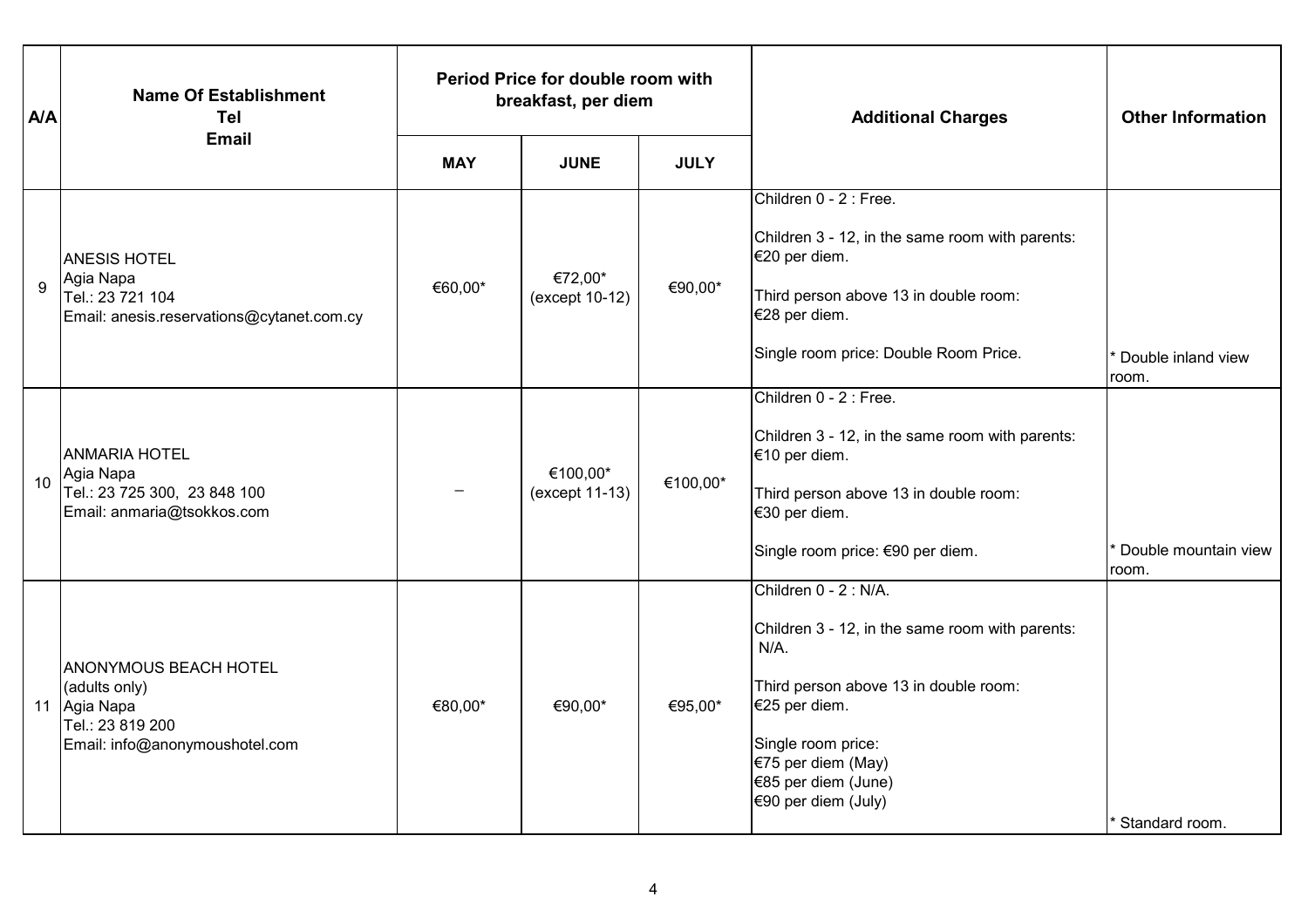| <b>A/A</b> | <b>Name Of Establishment</b><br>Tel                                                                               | Period Price for double room with<br>breakfast, per diem |                                                                    |                                                  | <b>Additional Charges</b>                                                                                                                                                                                                          | <b>Other Information</b>                                             |
|------------|-------------------------------------------------------------------------------------------------------------------|----------------------------------------------------------|--------------------------------------------------------------------|--------------------------------------------------|------------------------------------------------------------------------------------------------------------------------------------------------------------------------------------------------------------------------------------|----------------------------------------------------------------------|
|            | <b>Email</b>                                                                                                      | <b>MAY</b>                                               | <b>JUNE</b>                                                        | <b>JULY</b>                                      |                                                                                                                                                                                                                                    |                                                                      |
| 12         | <b>ANTHEA HOTEL APARTMENTS</b><br>Agia Napa<br>Tel.: 23 721 411<br>Email: anthea.hotels@cytanet.com.cy            | €60,00*                                                  | €70,00*                                                            | €80,00*                                          | Children 0 - 2 : Free.<br>Children 3 - 12, in the same room with parents:<br>€12 per diem.<br>Third person above 13 in double room:<br>€15 per diem.<br>Single room price: N/A.                                                    | Superior studio room /<br>Luxury one bedroom<br>apartment.           |
| 13         | ASTREAS HOTEL APARTMENTS<br>Protaras, Paralimni<br>Tel.: 23 832 400<br>Email: astreashotel@cytanet.com.cy         | €74,00*<br>(studio)<br>€79.00**<br>(one bedroom)         | €84,00*<br>(studio)<br>€89,00**<br>(one bedroom)<br>(except 10-13) | €94,00*<br>(studio)<br>€99,00**<br>(one bedroom) | Children 0 - 2 : Free.<br>Children 3 - 12, in the same room with parents:<br>€6 per diem.<br>Third person above 13 in double room:<br>€20 per diem.<br>Single room price: Same as double room price.                               | <sup>*</sup> Inland view studio.<br>** Sea side view one<br>bedroom. |
| 14         | <b>AT HERBAL HOTEL</b><br>Protaras, Paralimni<br>Tel.: 23 831 880, 23 831 881<br>Email: welcome@atherbalhotel.com | €80,00*                                                  | €100,00*<br>(except 11-13)                                         | €100,00*                                         | Children 0 - 2 : Free.<br>Children 3 - 12, in the same room with parents:<br>€10 per diem.<br>Third person above 13 in double room:<br>€20 per diem.<br>Single room price:<br>€72 per diem (May)<br>$€90$ per diem (June and July) | * Mountain view room.                                                |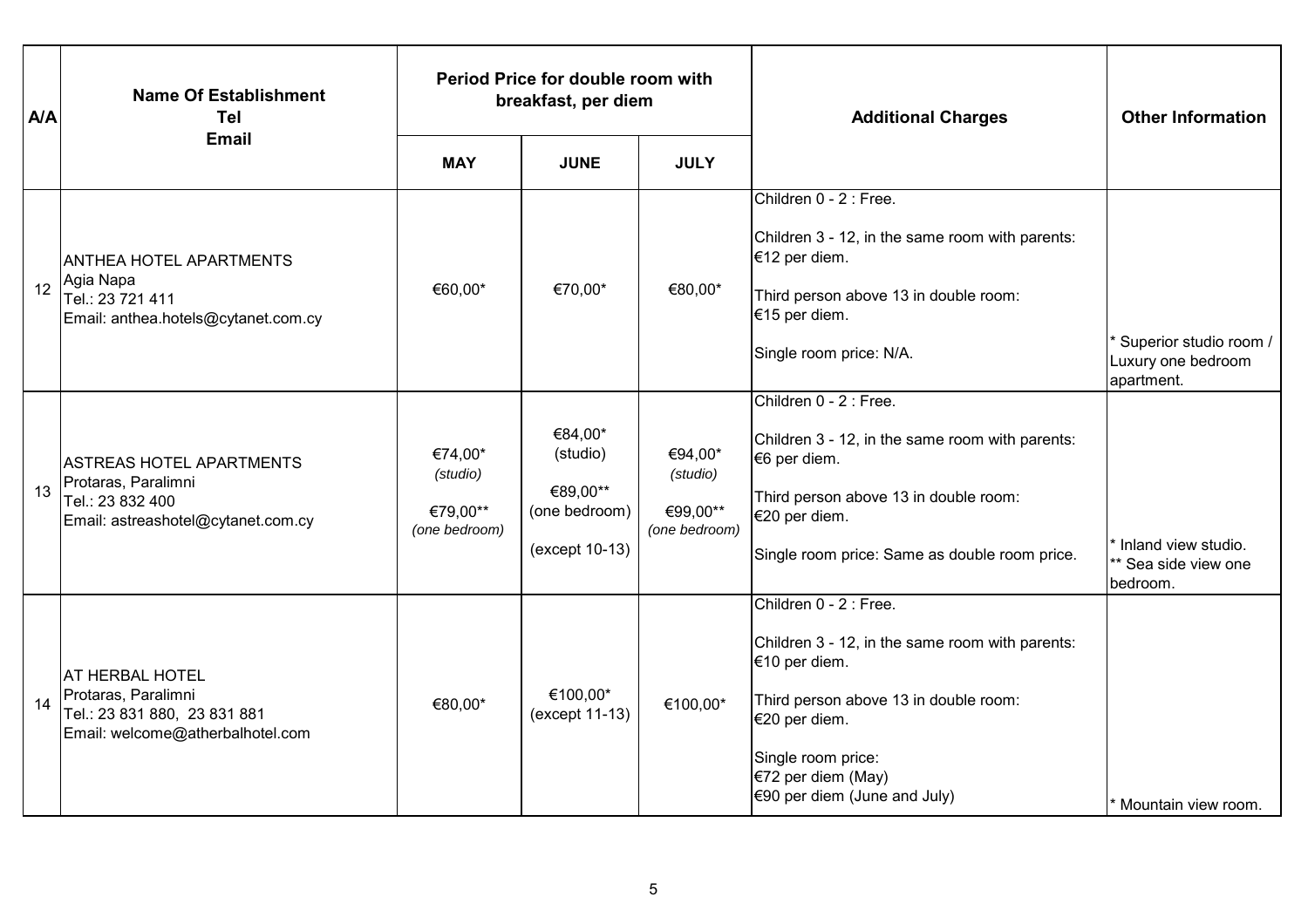| <b>A/A</b> | <b>Name Of Establishment</b><br>Tel                                                                                                                              | Period Price for double room with<br>breakfast, per diem |                            |             | <b>Additional Charges</b>                                                                                                                                                                                              | <b>Other Information</b>    |
|------------|------------------------------------------------------------------------------------------------------------------------------------------------------------------|----------------------------------------------------------|----------------------------|-------------|------------------------------------------------------------------------------------------------------------------------------------------------------------------------------------------------------------------------|-----------------------------|
|            | <b>Email</b>                                                                                                                                                     | <b>MAY</b>                                               | <b>JUNE</b>                | <b>JULY</b> |                                                                                                                                                                                                                        |                             |
| 15         | ATLANTICA SANCTA NAPA HOTEL<br>Agia Napa<br>Tel.: 23 721 011<br>Email: reservations_sanctanapa@atlanticahotels.com                                               | €100,00*                                                 |                            |             | Children 0 - 2 : Free.<br>Children 3 - 12, in the same room with parents:<br>1st child: Free<br>2nd child: €20 per diem.<br>Third person above 13 in double room:<br>€35 per diem.<br>Single room price: €90 per diem. | Twin inland view room.      |
|            | <b>ATLANTICA SEA BREEZE HOTEL</b><br>(adults only)<br>Protaras, Paralimni<br>16 Tel.: 23 743 500<br>Email:<br>front_office_mng_seabreeze@atlanticahotels.c<br>om | €100,00*                                                 | €100,00*<br>(except 10-13) |             | Children 0 - 2 : N/A.<br>Children 3 - 12, in the same room with parents:<br>N/A.<br>Third person above 16 in double room:<br>€35 per diem.<br>Single room price: €90 per diem.                                         | Double inland view<br>room. |
| 17         | <b>BLUE HARBOUR BOUTIQUE APARTMENTS</b><br>Agia Napa<br>Tel.: 23 722 102<br>Email: info@blueharbourboutique.cy                                                   | €100,00*                                                 | €100,00*                   | €100,00*    | Children 0 - 2 : Free.<br>Children 3 - 12, in the same room with parents:<br>€10 per diem.<br>Third person above 13 in double room:<br>€20 per diem.<br>Single room price: €100 per diem.                              | Double inland view<br>room. |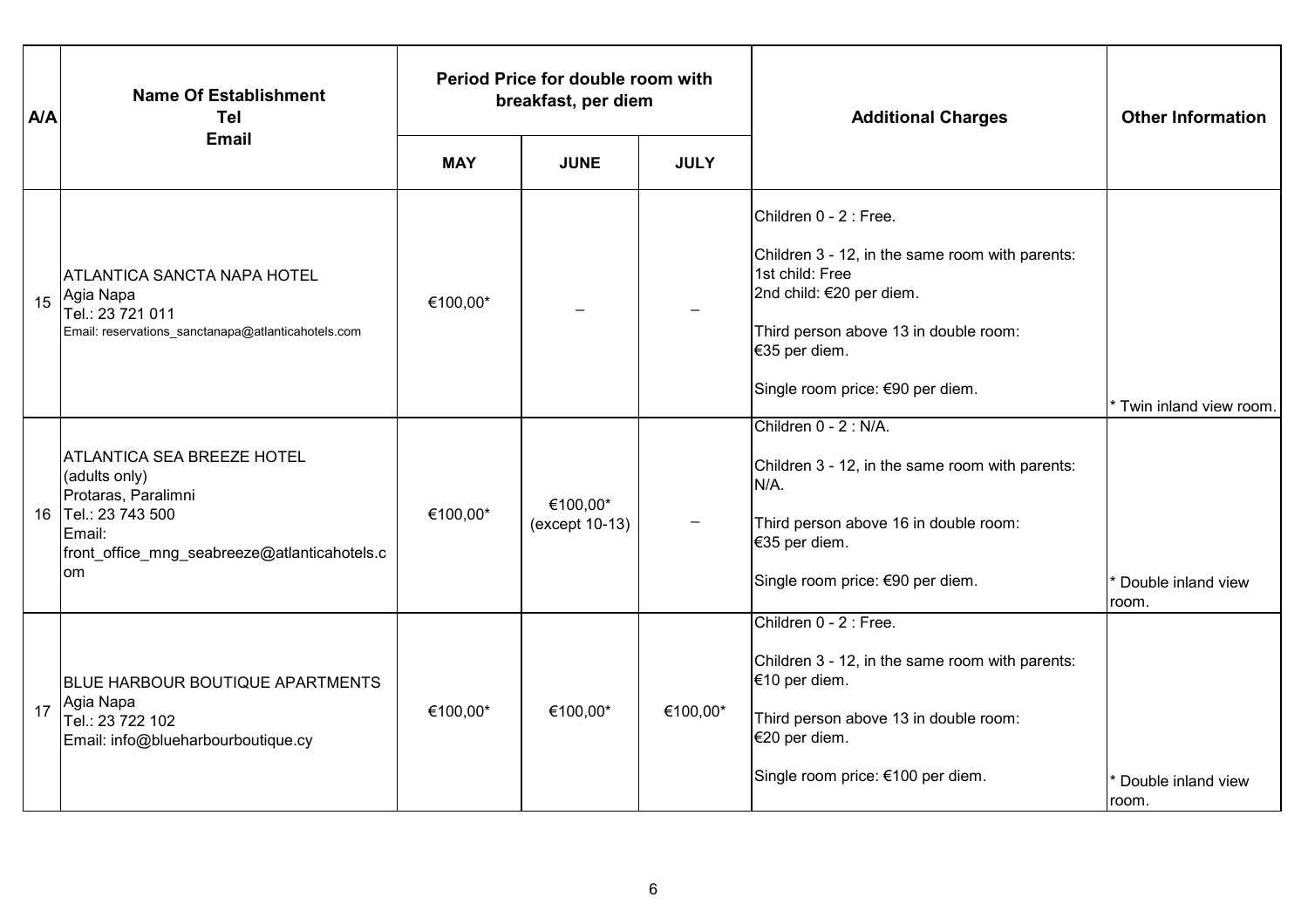| <b>A/A</b> | <b>Name Of Establishment</b><br>Tel                                                                                                        | Period Price for double room with<br>breakfast, per diem |                                                                       |             | <b>Additional Charges</b>                                                                                                                                                                                                                                                                                   | <b>Other Information</b> |
|------------|--------------------------------------------------------------------------------------------------------------------------------------------|----------------------------------------------------------|-----------------------------------------------------------------------|-------------|-------------------------------------------------------------------------------------------------------------------------------------------------------------------------------------------------------------------------------------------------------------------------------------------------------------|--------------------------|
|            | <b>Email</b>                                                                                                                               | <b>MAY</b>                                               | <b>JUNE</b>                                                           | <b>JULY</b> |                                                                                                                                                                                                                                                                                                             |                          |
|            | <b>BOHEMIAN GARDENS HOTEL</b><br>Protaras, Paralimni<br>18 Tel.: 23 814 120, 23 814 275<br>Email:<br>reservations@bohemiangardenshotel.com | €80,00*                                                  | €90,00*<br>(except 10-13)                                             | €100,00*    | Children 0 - 2 : Free.<br>Children 3 - 12, in the same room with parents:<br>€10 per diem.<br>Third person above 13 in double room:<br>€20 per diem.<br>Single room price: €75 per diem.                                                                                                                    | Garden view room.        |
| 19         | CAVO MARIS BEACH HOTEL<br>Protaras, Paralimni<br>Tel.: 23 834 147, 23 834 148, 23 832 043<br>Email: welcome@cavomaris.com                  | €80,00*                                                  | €80,00*<br>(from 01-09)<br>€100,00*<br>(from 13-30)<br>(except 10-12) |             | Children 0 - 2 : Free.<br>Children 3 - 12, in the same room with parents:<br>€15 per diem (May)<br>€20 per diem (June)<br>Third person above 13 in double room:<br>€20 per diem (May)<br>€30 per diem (June)<br>Single room price:<br>€80 per diem (May and 01-09/06/2022)<br>€100 per diem (13-30/06/2022) | * Mountain view room.    |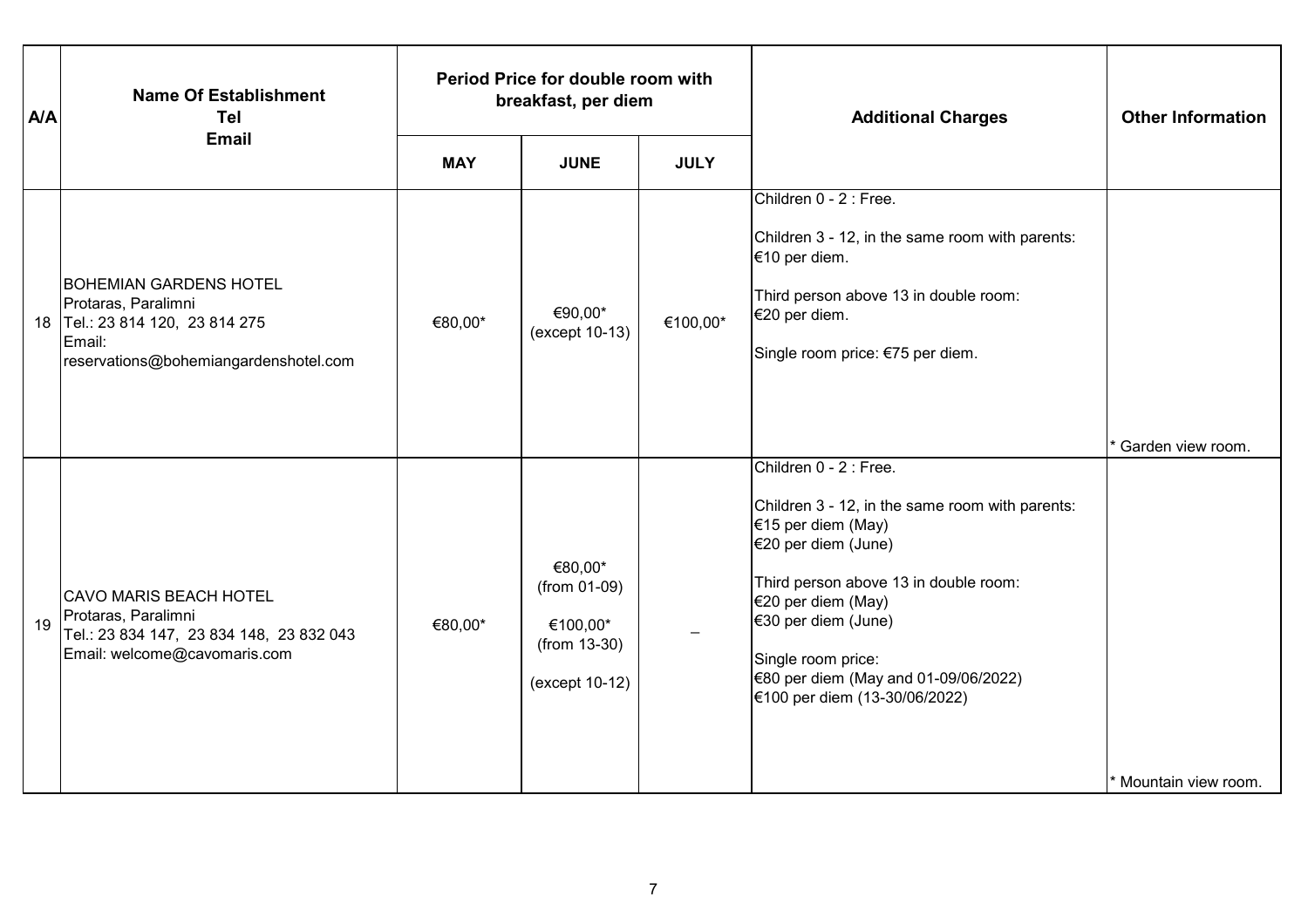| <b>A/A</b> | <b>Name Of Establishment</b><br><b>Tel</b>                                                                | Period Price for double room with<br>breakfast, per diem |                                               |             | <b>Additional Charges</b>                                                                                                                                                                                                                                 | <b>Other Information</b>    |
|------------|-----------------------------------------------------------------------------------------------------------|----------------------------------------------------------|-----------------------------------------------|-------------|-----------------------------------------------------------------------------------------------------------------------------------------------------------------------------------------------------------------------------------------------------------|-----------------------------|
|            | <b>Email</b>                                                                                              | <b>MAY</b>                                               | <b>JUNE</b>                                   | <b>JULY</b> |                                                                                                                                                                                                                                                           |                             |
| 20         | CAVO ZOE SEASIDE HOTEL<br>Protaras, Paralimni<br>Tel.: 23 730 500<br>Email: reservations@cavozoe.com      | €75,00*                                                  | €85,00*<br>(except 10-13)                     | €100,00*    | Children 0 - 2 : Free.<br>Children 3 - 12, in the same room with parents:<br>€10 per diem.<br>Third person above 13 in double room:<br>€26,25 per diem (May)<br>€29,75 per diem (June)<br>€35 per diem (July)<br>Single room price: Double Room Price.    | Sea side view room.         |
| 21         | CHRISTABELLE HOTEL APARTMENTS<br>Agia Napa<br>Tel.: 23 721 860<br>Email: christabellehotel@cytanet.com.cy | €60,00<br>(studio)<br>€70,00<br>(one bedroom)            | €80,00<br>(studio)<br>€90,00<br>(one bedroom) |             | Children 0 - 2 : Free.<br>Children 3 - 12, in the same room with parents:<br>€10 per diem.<br>Third person above 13 in double room:<br>€20 per diem<br>Single room price: Double Room Price.                                                              |                             |
| 22         | <b>CHRISTOFINIA HOTEL</b><br>Agia Napa<br>Tel.: 23 816 000<br>Email: reservations@christofiniahotel.com   | €70,00*                                                  | €80,00*<br>(except 10-12)                     | €90,00*     | Children 0 - 2 : Free.<br>Children 3 - 12, in the same room with parents:<br>Πρώτο παιδί δωρεάν.<br>Third person above 13 in double room:<br>€26,50 per diem (May)<br>€30 per diem (June)<br>€34 per diem (July)<br>Single room price: Double Room Price. | Double inland view<br>room. |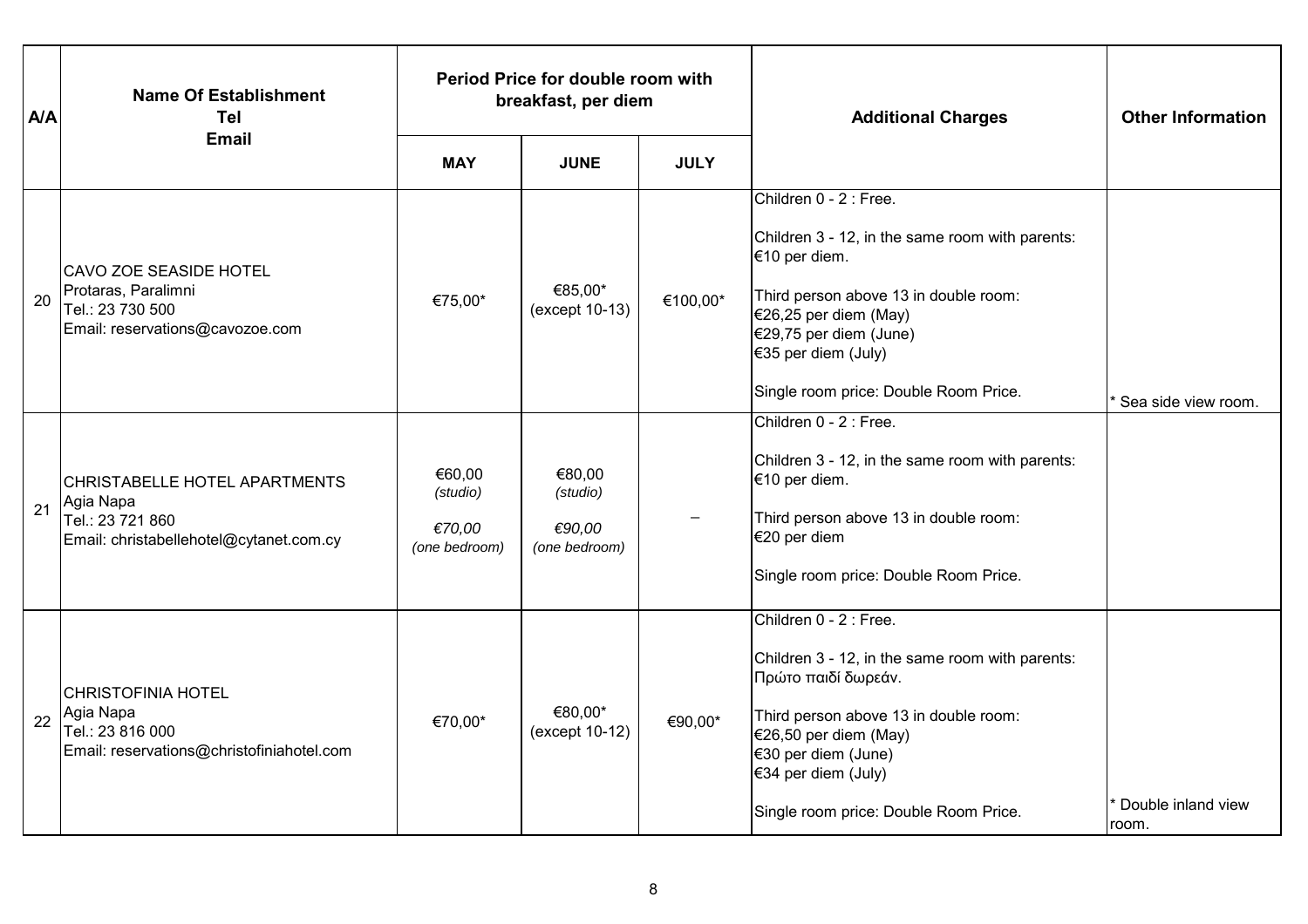| <b>A/A</b> | <b>Name Of Establishment</b><br>Tel                                                                                                     | Period Price for double room with<br>breakfast, per diem |                                  |                                   | <b>Additional Charges</b>                                                                                                                                                                                                                                                                                                                                                               | <b>Other Information</b>                                               |
|------------|-----------------------------------------------------------------------------------------------------------------------------------------|----------------------------------------------------------|----------------------------------|-----------------------------------|-----------------------------------------------------------------------------------------------------------------------------------------------------------------------------------------------------------------------------------------------------------------------------------------------------------------------------------------------------------------------------------------|------------------------------------------------------------------------|
|            | <b>Email</b>                                                                                                                            | <b>MAY</b>                                               | <b>JUNE</b>                      | <b>JULY</b>                       |                                                                                                                                                                                                                                                                                                                                                                                         |                                                                        |
| 23         | CONSTANTINOS THE GREAT BEACH HOTEL<br>Protaras, Paralimni<br>Tel.: 23 834 000<br>Email: constantinos@tsokkos.com                        | €100,00*                                                 | €100,00*<br>(except 11-13)       | €100,00*                          | Children 0 - 2 : Free.<br>Children 3 - 12, in the same room with parents:<br>€20 per diem.<br>Third person above 13 in double room:<br>€35 per diem.<br>Single room price: €100 per diem.                                                                                                                                                                                               | <sup>*</sup> Double mountain view<br>room.                             |
| 24         | <b>CORFU HOTEL</b><br>Agia Napa<br>Tel.: 23 722 700<br>Email: corfuhotel@corfuhotel.com.cy                                              | €60,00*<br>€70,00**<br>€80,00***                         | €70,00*<br>€80,00**<br>€90,00*** | €80,00*<br>€90,00**<br>€100,00*** | Children 0 - 2 : Free.<br>Children 3 - 12, in the same room with parents:<br>€10 per diem.<br>Third person above 13 in double room:<br>€20 per diem.<br>Single room price: 10% discount on the price of a<br>double room.                                                                                                                                                               | Standard inland view<br>room.<br>** Superior room.<br>*** Family room. |
| 25         | <b>CROWN RESORTS ELAMARIS HOTEL</b><br>APARTMENTS<br>Protaras, Paralimni<br>Tel.:24 817 830<br>Email: n.lysandrou@crownresortsgroup.com | €60,00*                                                  | €70,00*                          | €80,00*                           | Children 0 - 2 : Free.<br>Children 3 - 12, in the same room with parents:<br>1st child: Free<br>2nd child: €9 per diem (May)<br>€10,50 per diem (June)<br>€12 per diem (July)<br>Third person above 13 in double room:<br>€15 per diem (May)<br>€17,50 per diem (June)<br>€20 per diem (July)<br>Single room price:<br>€48 per diem (May)<br>€56 per diem (June)<br>€64 per diem (July) | * Studio and one<br>bedroom apartment.                                 |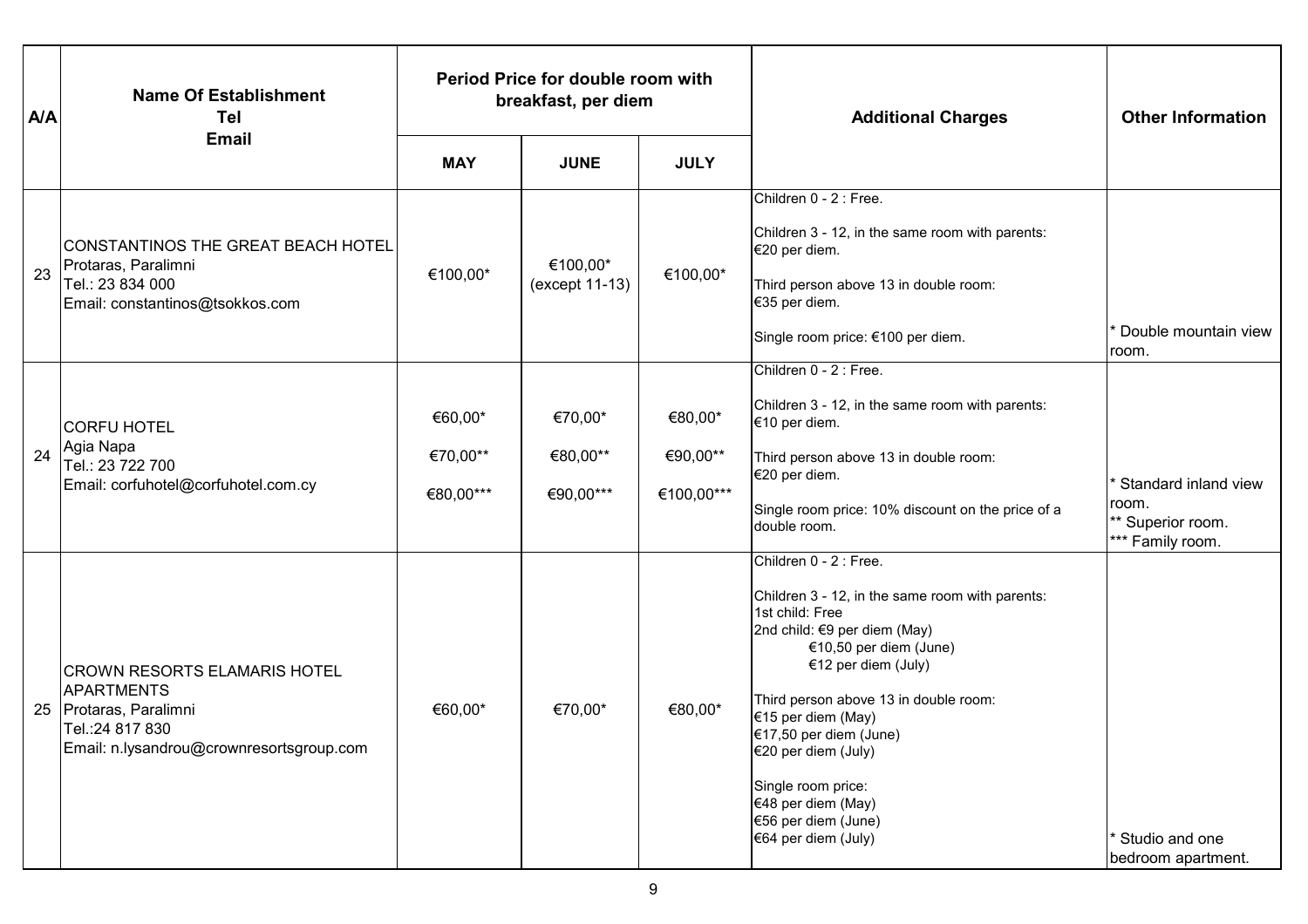| <b>A/A</b> | <b>Name Of Establishment</b><br><b>Tel</b>                                                            | Period Price for double room with<br>breakfast, per diem                                                                                                       |                                                                                                                                                                  |             | <b>Additional Charges</b>                                                                                                                                                                                                                                                                                                    | <b>Other Information</b>                                     |
|------------|-------------------------------------------------------------------------------------------------------|----------------------------------------------------------------------------------------------------------------------------------------------------------------|------------------------------------------------------------------------------------------------------------------------------------------------------------------|-------------|------------------------------------------------------------------------------------------------------------------------------------------------------------------------------------------------------------------------------------------------------------------------------------------------------------------------------|--------------------------------------------------------------|
|            | <b>Email</b>                                                                                          | <b>MAY</b>                                                                                                                                                     | <b>JUNE</b>                                                                                                                                                      | <b>JULY</b> |                                                                                                                                                                                                                                                                                                                              |                                                              |
| 26         | CYPROTEL FLORIDA HOTEL<br>Agia Napa<br>Tel.: 23 721 821, 25 884 263<br>Email: florida@dhcyprotels.com | €70,00*<br>(Sunday-<br>Thursday)<br>€80,00*<br>(Friday-<br>Saturday)<br>€80,00**<br>(Sunday-<br>Thursday)<br>€90,00**<br>(Friday-<br>Saturday)<br>(from 25-31) | €70,00*<br>(Sunday-<br>Thursday)<br>€80,00*<br>(Friday-<br>Saturday)<br>€80,00**<br>(Sunday-<br>Thursday)<br>€90,00**<br>(Friday-<br>Saturday)<br>(except 10-12) |             | Children 0 - 2 : Free.<br>Children 3 - 12, in the same room with parents:<br>Free (1 παιδί).<br>Third person above 13 in double room:<br>€30 per diem.<br>Single room price:<br>€60 per diem (Sunday- Thursday)*<br>€70 per diem (Friday-Saturday)*<br>€70 per diem (Sunday- Thursday)**<br>€80 per diem (Friday-Saturday)** | Double mountain view<br>room.<br>** Double sea view<br>room. |
| 27         | <b>DOME BEACH HOTEL</b><br>Agia Napa<br>Tel.: 23 721 0064<br>Email: domehotel@tsokkos.com             | €100,00*                                                                                                                                                       | €100,00*<br>(except 11-13)                                                                                                                                       | €100,00*    | Children 0 - 2 : Free.<br>Children 3 - 12, in the same room with parents:<br>€15 per diem.<br>Third person above 13 in double room:<br>€30 per diem.<br>Single room price: €90 per diem.<br>Children 0 - 2 : Free.                                                                                                           | Double mountain view<br>room.                                |
| 28         | <b>ELEANA HOTEL</b><br>Agia Napa<br>Tel.: 23 721 640<br>Email: reservations@eleanahotel.com           | €80,00*                                                                                                                                                        |                                                                                                                                                                  |             | Children 3 - 12, in the same room with parents:<br>€10 per diem.<br>Third person above 13 in double room:<br>€20 per diem.<br>Single room price: €70 per diem.                                                                                                                                                               | <b>Standard pool view</b><br>room.                           |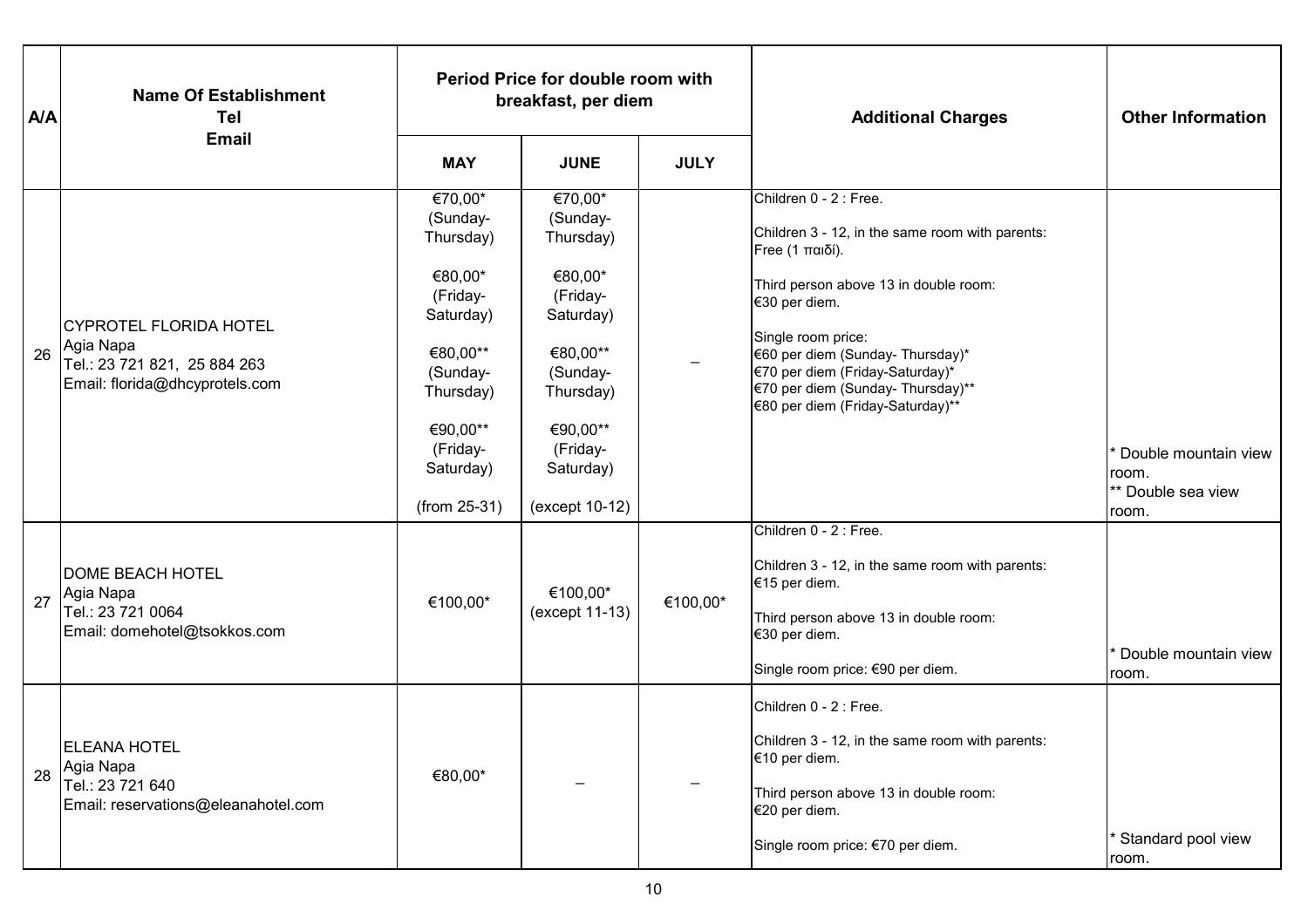| <b>A/A</b> | <b>Name Of Establishment</b><br><b>Tel</b>                                                                     | Period Price for double room with<br>breakfast, per diem |             |             | <b>Additional Charges</b>                                                                                                                                                                                                                                                                                                                               | <b>Other Information</b> |
|------------|----------------------------------------------------------------------------------------------------------------|----------------------------------------------------------|-------------|-------------|---------------------------------------------------------------------------------------------------------------------------------------------------------------------------------------------------------------------------------------------------------------------------------------------------------------------------------------------------------|--------------------------|
|            | <b>Email</b>                                                                                                   | <b>MAY</b>                                               | <b>JUNE</b> | <b>JULY</b> |                                                                                                                                                                                                                                                                                                                                                         |                          |
| 29         | EURONAPA HOTEL APARTMENTS<br>Agia Napa<br>Tel.: 23 722 444<br>Email: euronapahotel@cytanet.com.cy              | €60,00*                                                  | €70,00*     | €90,00*     | Children 0 - 2 : Free.<br>Children 3 - 12, in the same room with parents:<br>1st child: Free<br>2nd child: €20 per diem.<br>Third person above 13 in double room:<br>€30 per diem.<br>Single room price:<br>€50 per diem (May)<br>€60 per diem (June)<br>€80 per diem (July)                                                                            | * Mountain view room.    |
| 30         | <b>FLORA-MARIA HOTEL</b><br>Agia Napa<br>Tel.: 24 657 100, 23 721 045<br>Email: floramariaapartments@gmail.com | €40,00                                                   | €60,00      | €70,00      | Children 0 - 2 : Free.<br>Children 3 - 12, in the same room with parents:<br>€10 per diem (May)<br>€15 per diem (June)<br>€17,50 per diem (July)<br>Third person above 13 in double room:<br>€16 per diem (May)<br>€24 per diem (June)<br>€28 per diem (July)<br>Single room price:<br>€40 per diem (May)<br>€60 per diem (June)<br>€70 per diem (July) |                          |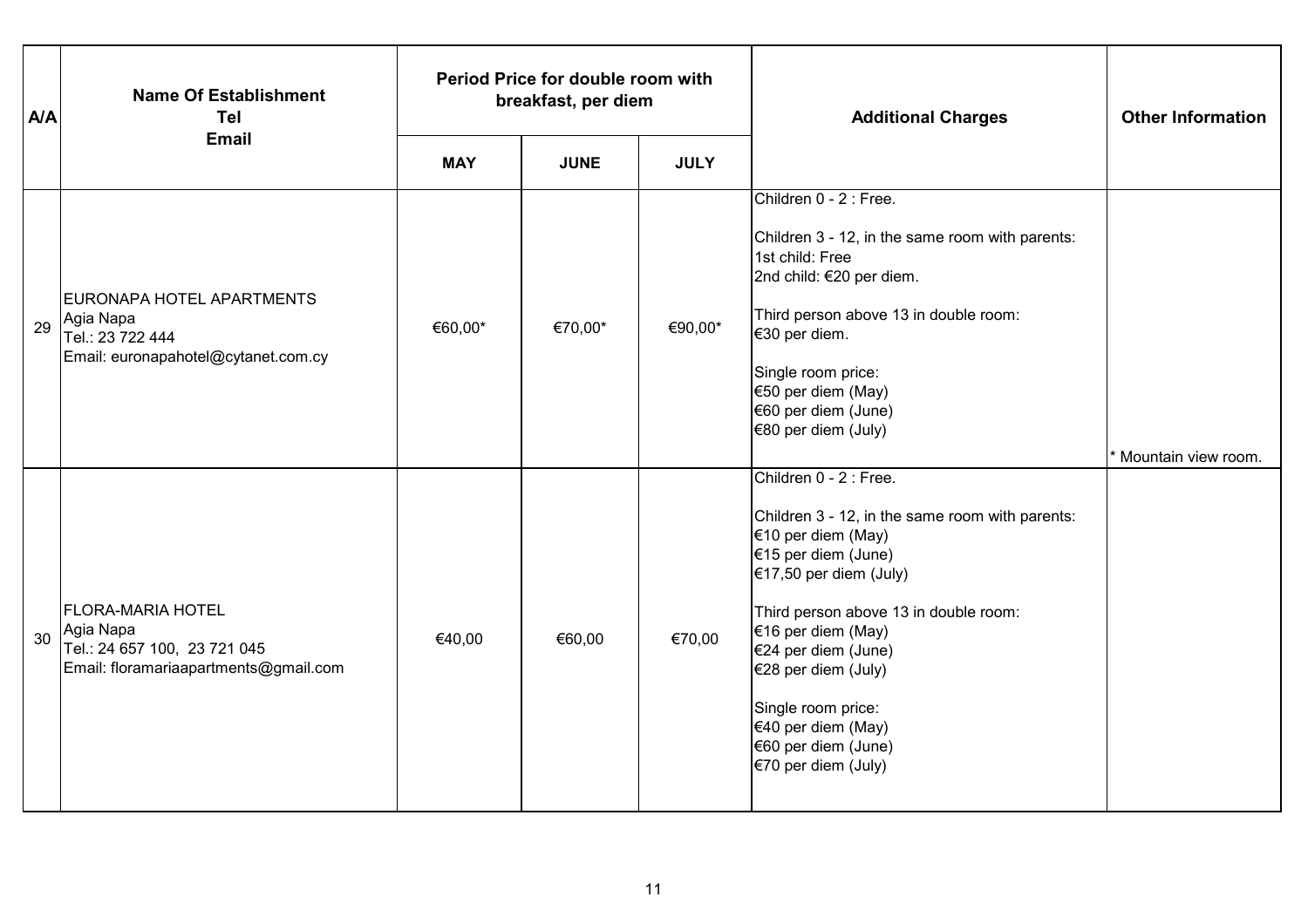| <b>A/A</b> | <b>Name Of Establishment</b><br><b>Tel</b>                                                                                         | Period Price for double room with<br>breakfast, per diem |             |             | <b>Additional Charges</b>                                                                                                                                                                                                                      | <b>Other Information</b> |
|------------|------------------------------------------------------------------------------------------------------------------------------------|----------------------------------------------------------|-------------|-------------|------------------------------------------------------------------------------------------------------------------------------------------------------------------------------------------------------------------------------------------------|--------------------------|
|            | <b>Email</b>                                                                                                                       | <b>MAY</b>                                               | <b>JUNE</b> | <b>JULY</b> |                                                                                                                                                                                                                                                |                          |
| 31         | <b>GOLDEN COAST BEACH HOTEL</b><br>Paralimni, Πρωταράς<br>Tel.: 23 814 006, 23 814 000<br>Email: reservations@goldencoast.com.cy   | €100,00*                                                 |             |             | Children 0 - 2 : Free.<br>Children 3 - 12, in the same room with parents:<br>€15 per diem.<br>Third person above 13 in double room:<br>€25 per diem.<br>Single room price: €80 per diem.                                                       | Inland view room.        |
|            | <b>GOLDEN STAR BEACH HOTEL</b><br><b>APARTMENTS</b><br>32 Paralimni, Πρωταράς<br>Tel.: 23 814 444<br>Email: memnia@yiannamarie.com | €80,00*                                                  | €90,00*     | €100,00*    | Children 0 - 2 : Free.<br>Children 3 - 12, in the same room with parents:<br>€10 per diem<br>Third person above 13 in double room:<br>€15 per diem.<br>Single room price:<br>€80 per diem (May)<br>€90 per diem (June)<br>€100 per diem (July) | Inland view room.        |
| 33         | <b>GREEN BUNGALOWS HOTEL APARTMENTS</b><br>Agia Napa<br>Tel.: 23 721 511<br>Email: reservations@greenbungalows.com                 | €50,00                                                   | €70,00      | €90,00      | Children 0 - 2 : Free.<br>Children 3 - 12, in the same room with parents:<br>€15 per diem.<br>Third person above 13 in double room:<br>€15 per diem.<br>Single room price: N/A.                                                                |                          |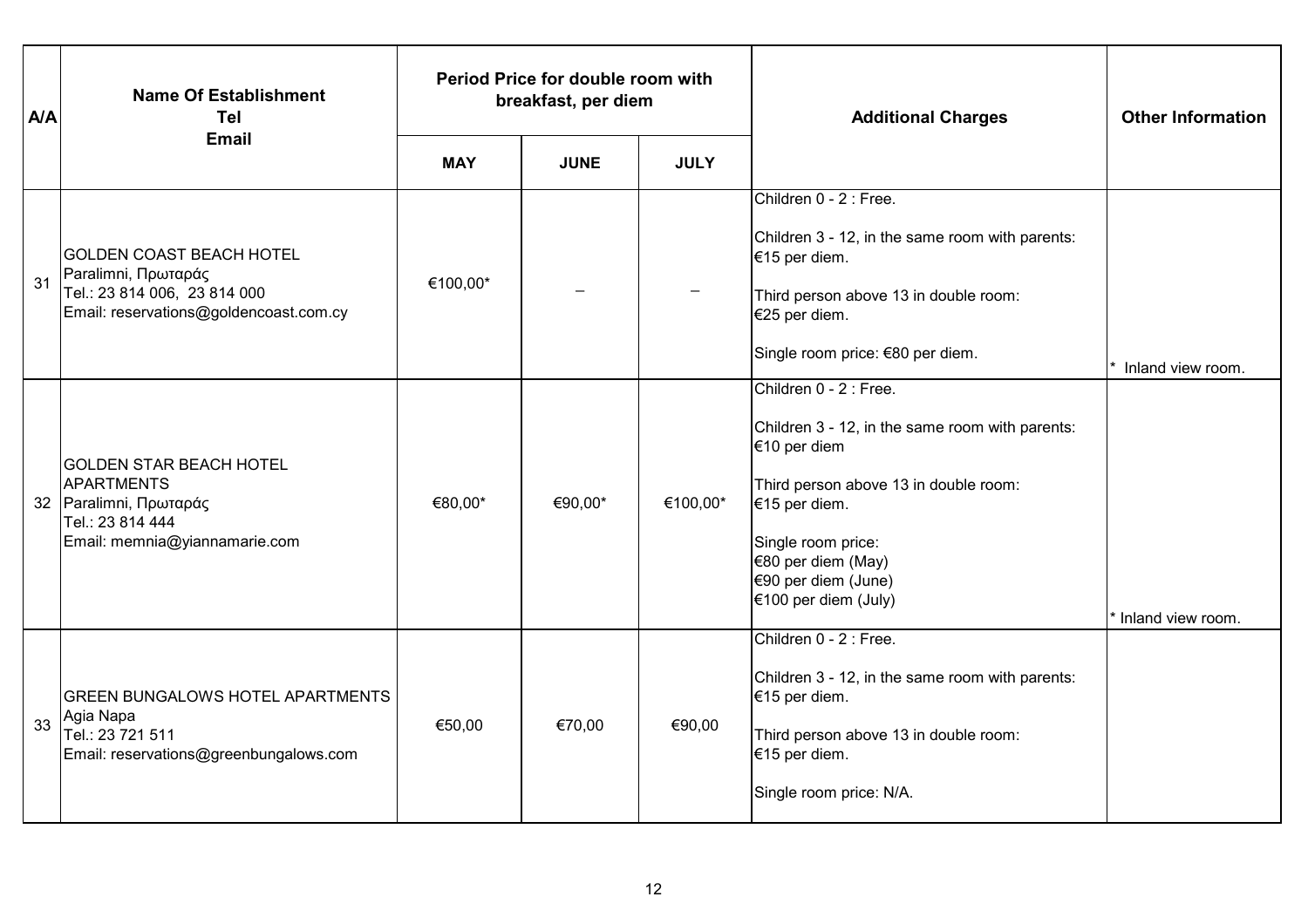| <b>A/A</b> | <b>Name Of Establishment</b><br><b>Tel</b>                                                                                                    |            | Period Price for double room with<br>breakfast, per diem |                           | <b>Additional Charges</b>                                                                                                                                                                                                                                                                                                                             | <b>Other Information</b>             |
|------------|-----------------------------------------------------------------------------------------------------------------------------------------------|------------|----------------------------------------------------------|---------------------------|-------------------------------------------------------------------------------------------------------------------------------------------------------------------------------------------------------------------------------------------------------------------------------------------------------------------------------------------------------|--------------------------------------|
|            | <b>Email</b>                                                                                                                                  | <b>MAY</b> | <b>JUNE</b>                                              | <b>JULY</b>               |                                                                                                                                                                                                                                                                                                                                                       |                                      |
| 34         | KAPETANIOS BAY HOTEL<br>Protaras, Paralimni<br>Tel.: 23 831 170, 99 475 095<br>Email: kapetanios.acc@cytanet.com.cy                           | €79,00*    | €89,00*<br>(except 11-12)                                | €99,00*<br>(except 22-31) | Children 0 - 2 : Free.<br>Children 3 - 12, in the same room with parents:<br>€10 per diem.<br>Third person above 13 in double room:<br>€30 per diem.<br>Single room price: €89 per diem.                                                                                                                                                              | <b>Standard inland view</b><br>room. |
| 35         | KOKKINOS BOUTIQUE HOTEL<br>Protaras, Paralimni<br>Tel.: 23 813 950, 99 157 003<br>Email: info@kokkinoshotel.com<br>reservations@ctpcyprus.com | €80,00*    | €90,00*<br>(except 11-13)                                | €100,00*                  | Children 0 - 2 : Free.<br>Children 3 - 12, in the same room with parents:<br>1st child: Free<br>2nd child: €15 per diem.<br>Third person above 13 in double room:<br>€30 per diem (May)<br>$€33,75$ per diem (June, except 11-13)<br>€37,50 per diem (July)<br>Single room price:<br>€70 per diem (May)<br>€80 per diem (June)<br>€90 per diem (July) | Double room.                         |
| 36         | L' EROS HOTEL<br>Agia Napa<br>Tel.: 23 721 126<br>Email: leroshotel@hotmail.com                                                               | €65,00     | €75,00                                                   | €80,00*                   | Children 0 - 2 : Free.<br>Children 3 - 12, in the same room with parents:<br>€10 per diem.<br>Third person above 13 in double room:<br>€20 per diem.<br>Single room price: €45 per diem.                                                                                                                                                              |                                      |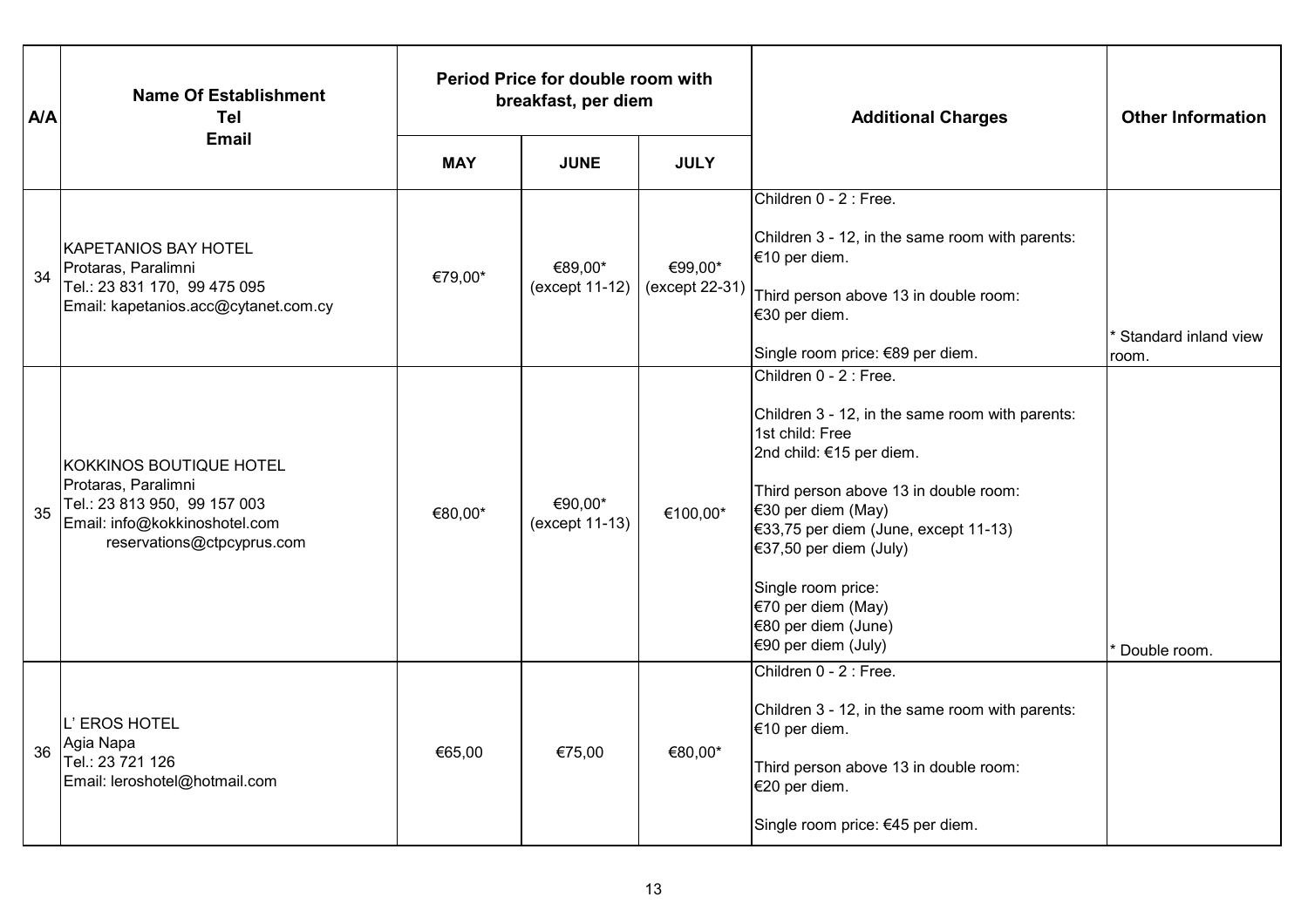| <b>A/A</b> | <b>Name Of Establishment</b><br><b>Tel</b>                                                                                                | Period Price for double room with<br>breakfast, per diem |             |             | <b>Additional Charges</b>                                                                                                                                                                                                                                       | <b>Other Information</b>                                                               |
|------------|-------------------------------------------------------------------------------------------------------------------------------------------|----------------------------------------------------------|-------------|-------------|-----------------------------------------------------------------------------------------------------------------------------------------------------------------------------------------------------------------------------------------------------------------|----------------------------------------------------------------------------------------|
|            | <b>Email</b>                                                                                                                              | <b>MAY</b>                                               | <b>JUNE</b> | <b>JULY</b> |                                                                                                                                                                                                                                                                 |                                                                                        |
| 37         | LEONARDO CRYSTAL COVE HOTEL<br>(adults only)<br>Protaras, Paralimni<br>Tel.: 23 845 900<br>Email:<br>ekomodromou@leonardohotelscyprus.com | €90,00*                                                  | €100,00*    | €100,00*    | Children 0 - 2 : N/A.<br>Children 3 - 12, in the same room with parents:<br>N/A.<br>Third person above 13 in double room:<br>N/A.<br>Single room price: N/A.                                                                                                    | * Standard inland view<br>room.                                                        |
| 38         | LIMANAKI BEACH HOTEL & SUITES<br>Agia Napa<br>Tel.: 23 721 600<br>Email: info@limanakibeach.com                                           | €80,00*                                                  | €100,00*    | €100,00*    | Children 0 - 2 : Free (up to one child).<br>Children 3 - 12, in the same room with parents:<br>Free (up to one child).<br>Third person above 13 in double room:<br>€30 per diem.<br>Single room price:<br>€80 per diem (May)<br>$€100$ per diem (June and July) | Superior pool view<br>room. (Maximum<br>occupancy 2 adults & 1<br>child, or 3 adults). |
| 39         | <b>LIQUID HOTEL APARTMENTS</b><br>Agia Napa<br>Tel.: 23 722 300<br>Email: liquid.hotelapts@cytanet.com.cy                                 | €60,00                                                   | €80,00      | €80,00      | Children 0 - 2 : Free.<br>Children 3 - 12, in the same room with parents:<br>€15 per diem.<br>Third person above 13 in double room:<br>€25 per diem.<br>Single room price: €70 per diem.                                                                        |                                                                                        |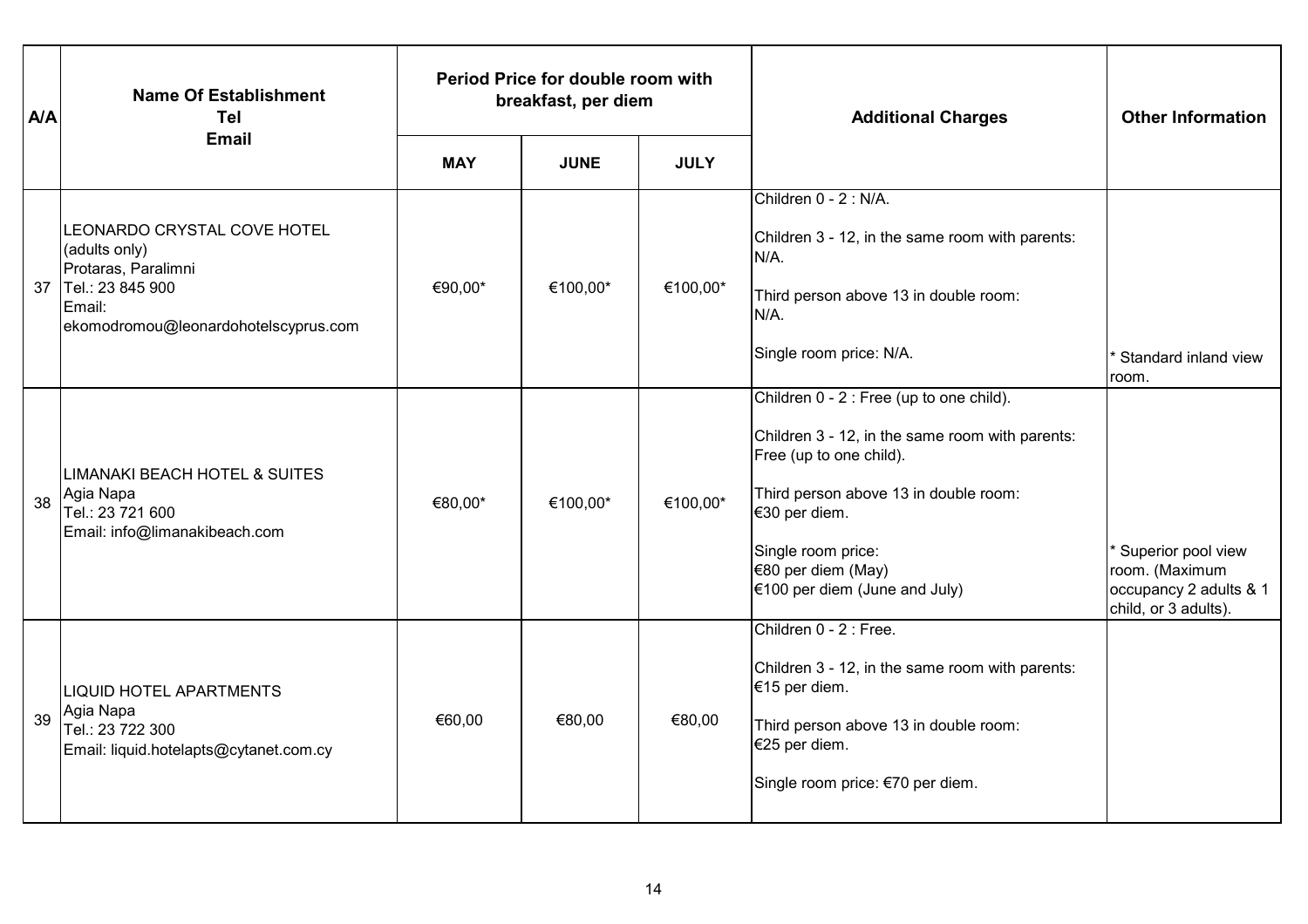| <b>A/A</b> | <b>Name Of Establishment</b><br><b>Tel</b>                                                                                                | Period Price for double room with<br>breakfast, per diem |                           |             | <b>Additional Charges</b>                                                                                                                                                                                                                      | <b>Other Information</b>             |
|------------|-------------------------------------------------------------------------------------------------------------------------------------------|----------------------------------------------------------|---------------------------|-------------|------------------------------------------------------------------------------------------------------------------------------------------------------------------------------------------------------------------------------------------------|--------------------------------------|
|            | <b>Email</b>                                                                                                                              | <b>MAY</b>                                               | <b>JUNE</b>               | <b>JULY</b> |                                                                                                                                                                                                                                                |                                      |
| 40         | <b>LIVAS HOTEL APARTMENTS</b><br>Paralimni<br>Tel.: 23 831 756<br>Email: info@livashotelapts.com                                          | €85,00                                                   | €100,00                   | €100,00     | Children 0 - 2 : Free.<br>Children 3 - 12, in the same room with parents:<br>€15 per diem.<br>Third person above 13 in double room:<br>€20 per diem.<br>Single room price:<br>€85 per diem (May)<br>€100 per diem (June and July)              |                                      |
|            | LOUIS ALTHEA BEACH HOTEL<br><b>APARTMENTS</b><br>41 Protaras, Paralimni<br>Tel.: 23 814 141<br>Email: althea.reservations@louishotels.com | €100,00*                                                 | €100,00*                  | €100,00*    | Children 0 - 2 : Free.<br>Children 3 - 12, in the same room with parents:<br>€30 per diem.<br>Third person above 13 in double room:<br>€35 per diem.<br>Single room price: €100 per diem.                                                      | Studio garden view<br>room.          |
| 42         | LOUTSIANA HOTEL APARTMENTS<br>Agia Napa<br>Tel.: 23 722 666<br>Email: loutsiana@loutsiana.com.cy                                          | €45,00*<br>(except 14-16)                                | €80,00*<br>(except 10-13) | €90,00*     | Children 0 - 2 : Free.<br>Children 3 - 12, in the same room with parents:<br>€20 per diem.<br>Third person above 13 in double room:<br>€30 per diem.<br>Single room price:<br>€40 per diem (May)<br>€75 per diem (June)<br>€85 per diem (July) | Studio and one<br>bedroom apartment. |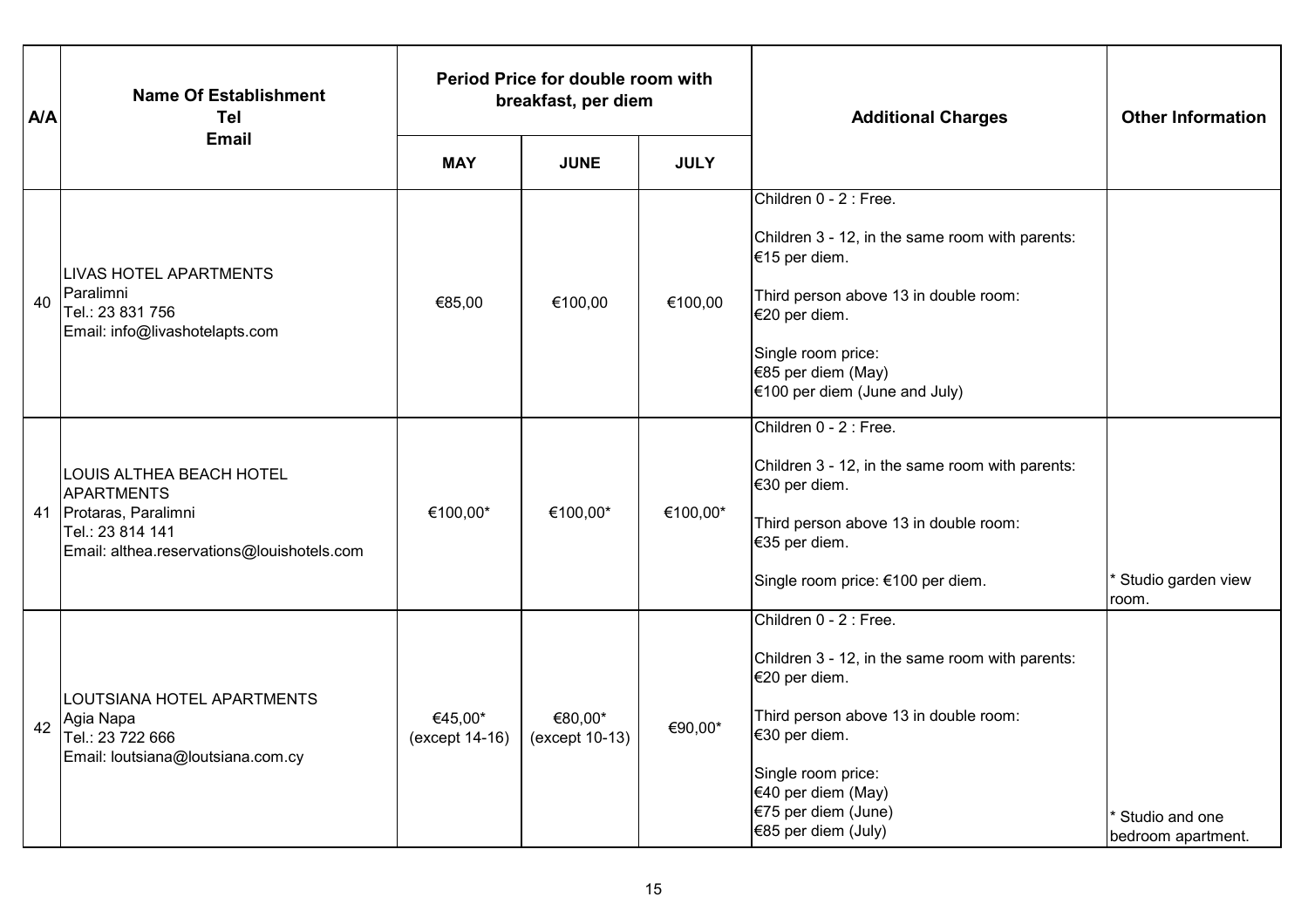| <b>A/A</b> | <b>Name Of Establishment</b><br>Tel<br><b>Email</b>                                                             | Period Price for double room with<br>breakfast, per diem |                                                      |             | <b>Additional Charges</b>                                                                                                                                                                                                                                                                                                                                        | <b>Other Information</b>                         |
|------------|-----------------------------------------------------------------------------------------------------------------|----------------------------------------------------------|------------------------------------------------------|-------------|------------------------------------------------------------------------------------------------------------------------------------------------------------------------------------------------------------------------------------------------------------------------------------------------------------------------------------------------------------------|--------------------------------------------------|
|            |                                                                                                                 | <b>MAY</b>                                               | <b>JUNE</b>                                          | <b>JULY</b> |                                                                                                                                                                                                                                                                                                                                                                  |                                                  |
| 43         | <b>MACRONISOS VILLAGE</b><br>Agia Napa<br>Tel.: 23 721 416<br>Email: manager@makronisosvillage.com              | €78,00*                                                  | €78,00*<br>(from 01-09)<br>€88,00*<br>$(from 10-30)$ | €88,00*     | Children 0 - 2 : Free.<br>Children 3 - 12, in the same room with parents:<br>€12 per diem.<br>Third person above 13 in double room:<br>€16 per diem.<br>Single room price: €70 per diem.                                                                                                                                                                         | <sup>*</sup> Studio or One<br>bedroom apartment. |
| 44         | <b>MANDALENA HOTEL APARTMENTS</b><br>Protaras, Paralimni<br>Tel.: 23 832 944<br>Email: mandalena@cytanet.com.cy | €55,00*                                                  | €60,00*<br>(except 11-12)                            | €80,00*     | Children 0 - 2 : Free.<br>Children 3 - 12, in the same room with parents:<br>€5 per diem.<br>Third person above 13 in double room:<br>€10 per diem.<br>Single room price:<br>€50 per diem (May)<br>€55 per diem (June)<br>€75 per diem (July)                                                                                                                    | Inland view or sea<br>view room.                 |
| 45         | <b>MANDALI HOTEL</b><br>Protaras, Paralimni<br>Tel.: 23 814 100<br>Email: mandali.management@gmail.com          | €70,00*                                                  | €90,00*                                              | €100,00*    | Children 0 - 2 : Free.<br>Children 3 - 12, in the same room with parents:<br>€17,50 per diem (May)<br>€22,50 per diem (June)<br>€25 per diem (July)<br>Third person above 13 in double room:<br>€24,50 per diem (May)<br>€31,50 per diem (June)<br>€35 per diem (July)<br>Single room price:<br>€49 per diem (May)<br>€63 per diem (June)<br>€70 per diem (July) | Mountain view room.                              |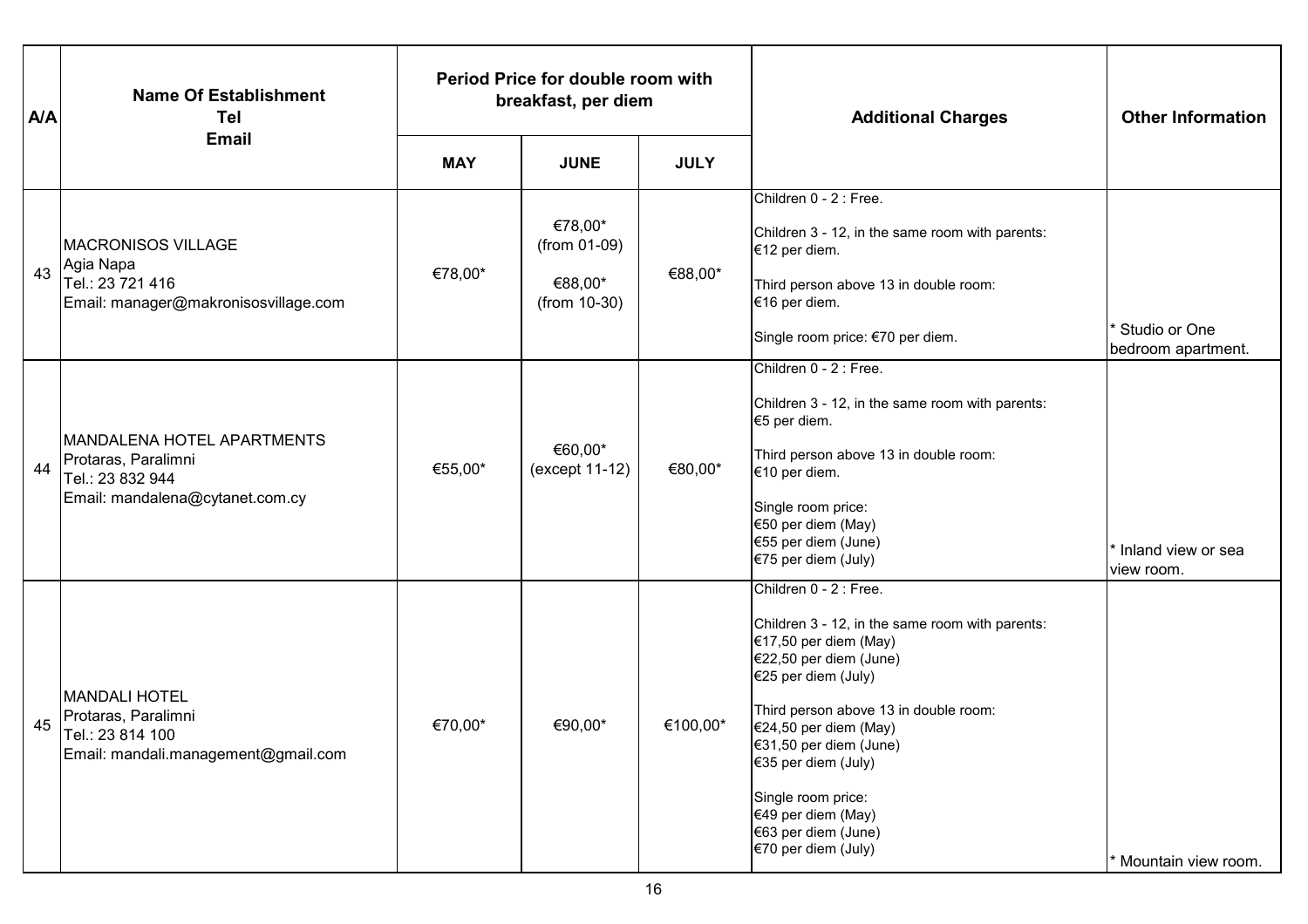| <b>A/A</b> | <b>Name Of Establishment</b><br>Tel                                                                    | Period Price for double room with<br>breakfast, per diem |                                                                          |             | <b>Additional Charges</b>                                                                                                                                                                                                                              | <b>Other Information</b>                             |
|------------|--------------------------------------------------------------------------------------------------------|----------------------------------------------------------|--------------------------------------------------------------------------|-------------|--------------------------------------------------------------------------------------------------------------------------------------------------------------------------------------------------------------------------------------------------------|------------------------------------------------------|
|            | <b>Email</b>                                                                                           | <b>MAY</b>                                               | <b>JUNE</b>                                                              | <b>JULY</b> |                                                                                                                                                                                                                                                        |                                                      |
| 46         | <b>MARINA HOTEL</b><br>Agia Napa<br>Tel.: 23 721 721<br>Email: marina.hotel@cytanet.com.cy             | €60,00                                                   | €70,00<br>(from 01-09<br>and<br>from 13-30)<br>€100,00<br>$(from 10-12)$ | €80,00      | Children 0 - 2 : Free.<br>Children 3 - 12, in the same room with parents:<br>€10 per diem.<br>Third person above 13 in double room:<br>€20 per diem.<br>Single room price:<br>€45 per diem (May)<br>€55 per diem (June)<br>€65 per diem (July)         |                                                      |
| 47         | <b>MELINI HOTEL SUITES</b><br>Protaras, Paralimni<br>Tel.: 23 831 200<br>Email: amelini@cytanet.com.cy | €70,00*                                                  | €80,00*<br>(except 11-12)                                                | €90,00*     | Children 0 - 2 : Free.<br>Children 3 - 12, in the same room with parents:<br>€10 per diem.<br>Third person above 13 in double room:<br>€20 per diem.<br>Single room price:<br>€59,50 per diem (May)<br>$€68$ per diem (June)<br>€76,50 per diem (July) | * Studio or one bedroom<br>room.                     |
| 48         | <b>MELISSI BEACH HOTEL</b><br>Agia Napa<br>Tel.: 23 724 800<br>Email: reservations@melissi.com         | €100,00*                                                 | €100,00*                                                                 | €100,00*    | Children 0 - 2 : Free.<br>Children 3 - 12, in the same room with parents:<br>€30 per diem.<br>Third person above 13 in double room:<br>€50 per diem.<br>Single room price: €100 per diem.                                                              | * Hotel room or Hotel<br>Apartment mountain<br>view. |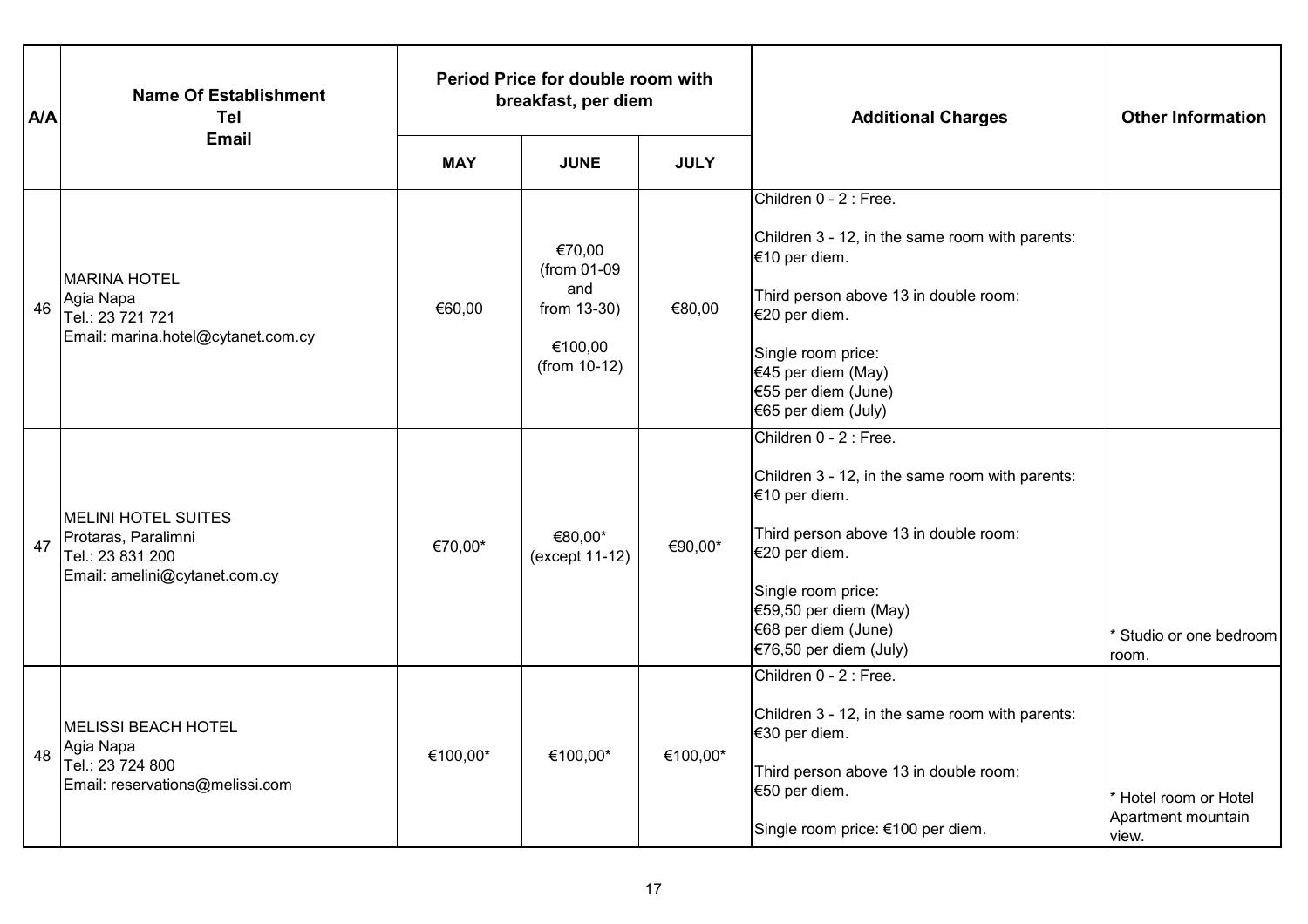| <b>A/A</b> | <b>Name Of Establishment</b><br><b>Tel</b>                                                                               | Period Price for double room with<br>breakfast, per diem |             |             | <b>Additional Charges</b>                                                                                                                                                                                                                                                    | <b>Other Information</b>                           |
|------------|--------------------------------------------------------------------------------------------------------------------------|----------------------------------------------------------|-------------|-------------|------------------------------------------------------------------------------------------------------------------------------------------------------------------------------------------------------------------------------------------------------------------------------|----------------------------------------------------|
|            | <b>Email</b>                                                                                                             | <b>MAY</b>                                               | <b>JUNE</b> | <b>JULY</b> |                                                                                                                                                                                                                                                                              |                                                    |
|            | MELPO-ANTIA LUXURY APARTMENTS &<br><b>SUITES</b><br>49 Agia Napa<br>Tel.: 23 721 921<br>Email: melis.k@melpoantia.com.cy | €79,00*                                                  | €89,00*     | €99,00*     | Children 0 - 2 : Free.<br>Children 3 - 12, in the same room with parents:<br>1st child: Free<br>2nd child: €15 per diem.<br>Third person above 13 in double room:<br>€25 per diem.<br>Single room price:<br>€69 per diem (May)<br>€79 per diem (June)<br>€89 per diem (July) | Hotel room.                                        |
| 50         | MIMOSA BEACH HOTEL<br>Protaras, Paralimni<br>Tel.: 23 832 797<br>Email: info@mimosabeach.com                             | €70,00*                                                  | €80,00*     | €90,00*     | Children 0 - 2 : Free.<br>Children 3 - 12, in the same room with parents:<br>€15 per diem.<br>Third person above 13 in double room:<br>€25 per diem.<br>Single room price: €65 per diem                                                                                      | Double inland view<br>room (maximum 3<br>persons). |
| 51         | MON REPOS HOTEL APARTMENTS<br>Agia Napa<br>Tel.: 23 721 319<br>Email: bookmonrepos@cytanet.com.cy                        | €97,00                                                   | €97,00      | €97,00      | Children 0 - 2 : €12 per diem.<br>Children 3 - 12, in the same room with parents:<br>€18 per diem.<br>Third person above 13 in double room:<br>€25 per diem.<br>Single room price: €94 per diem.                                                                             |                                                    |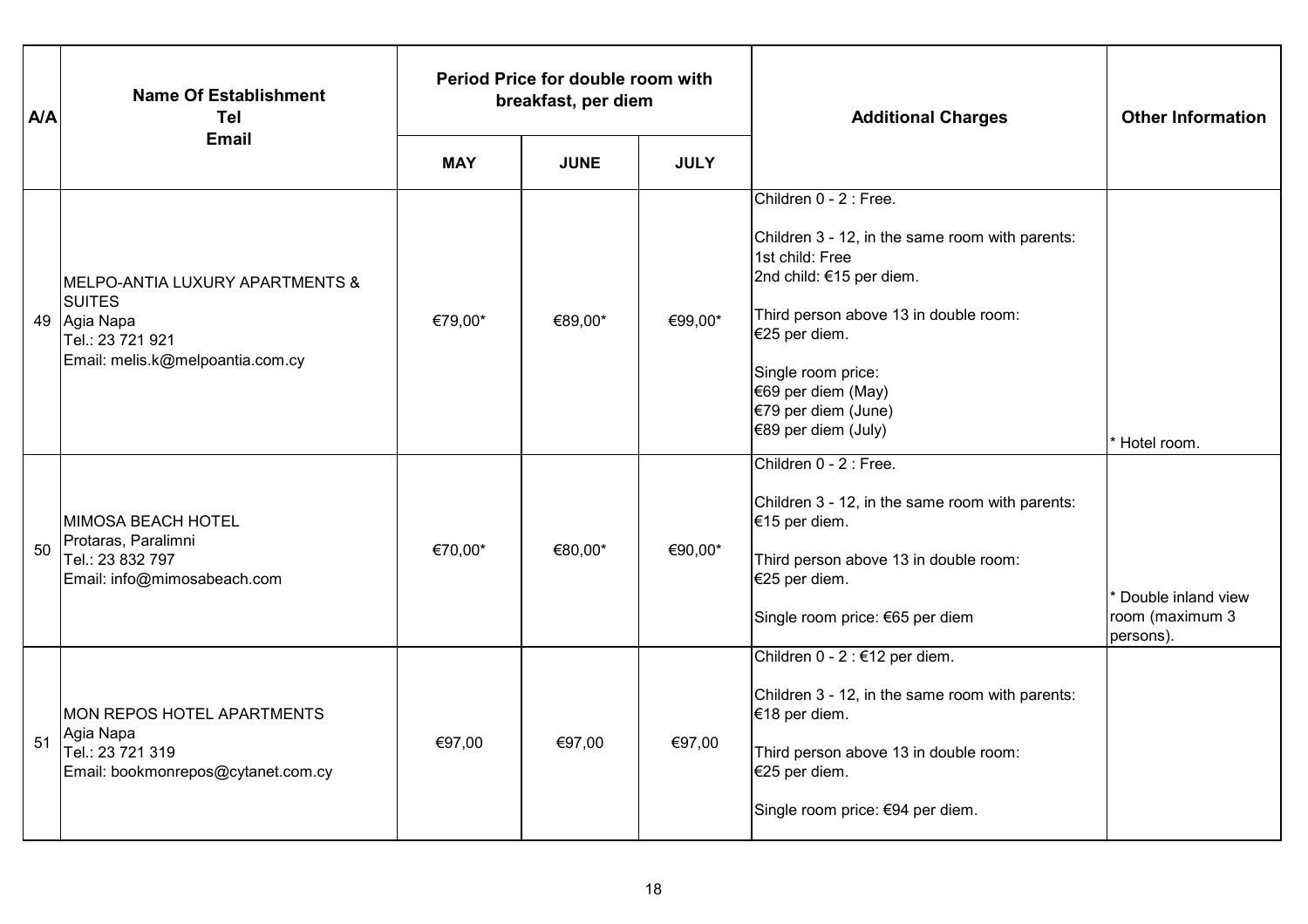| <b>A/A</b> | <b>Name Of Establishment</b><br>Tel                                                                               | Period Price for double room with<br>breakfast, per diem |                            |             | <b>Additional Charges</b>                                                                                                                                                                                                                      | <b>Other Information</b>                           |
|------------|-------------------------------------------------------------------------------------------------------------------|----------------------------------------------------------|----------------------------|-------------|------------------------------------------------------------------------------------------------------------------------------------------------------------------------------------------------------------------------------------------------|----------------------------------------------------|
|            | <b>Email</b>                                                                                                      | <b>MAY</b>                                               | <b>JUNE</b>                | <b>JULY</b> |                                                                                                                                                                                                                                                |                                                    |
| 52         | NAPA MERMAID HOTEL & SUITES<br>Agia Napa<br>Tel.: 23 721 606, 23 725 515<br>Email: info@napamermaidhotel.com      | €100,00*                                                 | €100,00*<br>(except 10-30) |             | Children 0 - 2 : N/A.<br>Children 3 - 12, in the same room with parents:<br>€50 per diem.<br>Third person above 13 in double room:<br>€50 per diem.<br>Single room price: €80 per diem.                                                        | <sup>*</sup> Standard limited view<br>room.        |
|            | <b>NAPA PLAZA HOTEL</b><br>(adults only)<br>53 Agia Napa<br>Tel.: 23 816 555<br>Email: reservations@napaplaza.com | €90,00*                                                  | €100,00*<br>(except 11-12) | €100,00*    | Children 0 - 2 : N/A.<br>Children 3 - 12, in the same room with parents:<br>$N/A$ .<br>Third person above 13 in double room:<br>N/A.<br>Single room price:<br>€78 per diem (May)<br>€100 per diem (June)<br>€100 per diem (July)               | Superior inland view<br>room.                      |
| 54         | NAPA PRINCE HOTEL APARTMENTS<br>Agia Napa<br>Tel.: 23 721 483<br>Email: nprince@cytanet.com.cy                    | €70,00*                                                  | €90,00*                    | €100,00*    | Children 0 - 2 : Free.<br>Children 3 - 12, in the same room with parents:<br>€15 per diem.<br>Third person above 13 in double room:<br>€25 per diem.<br>Single room price:<br>€60 per diem (May)<br>€80 per diem (June)<br>€90 per diem (July) | <sup>*</sup> One bedroom inland<br>view apartment. |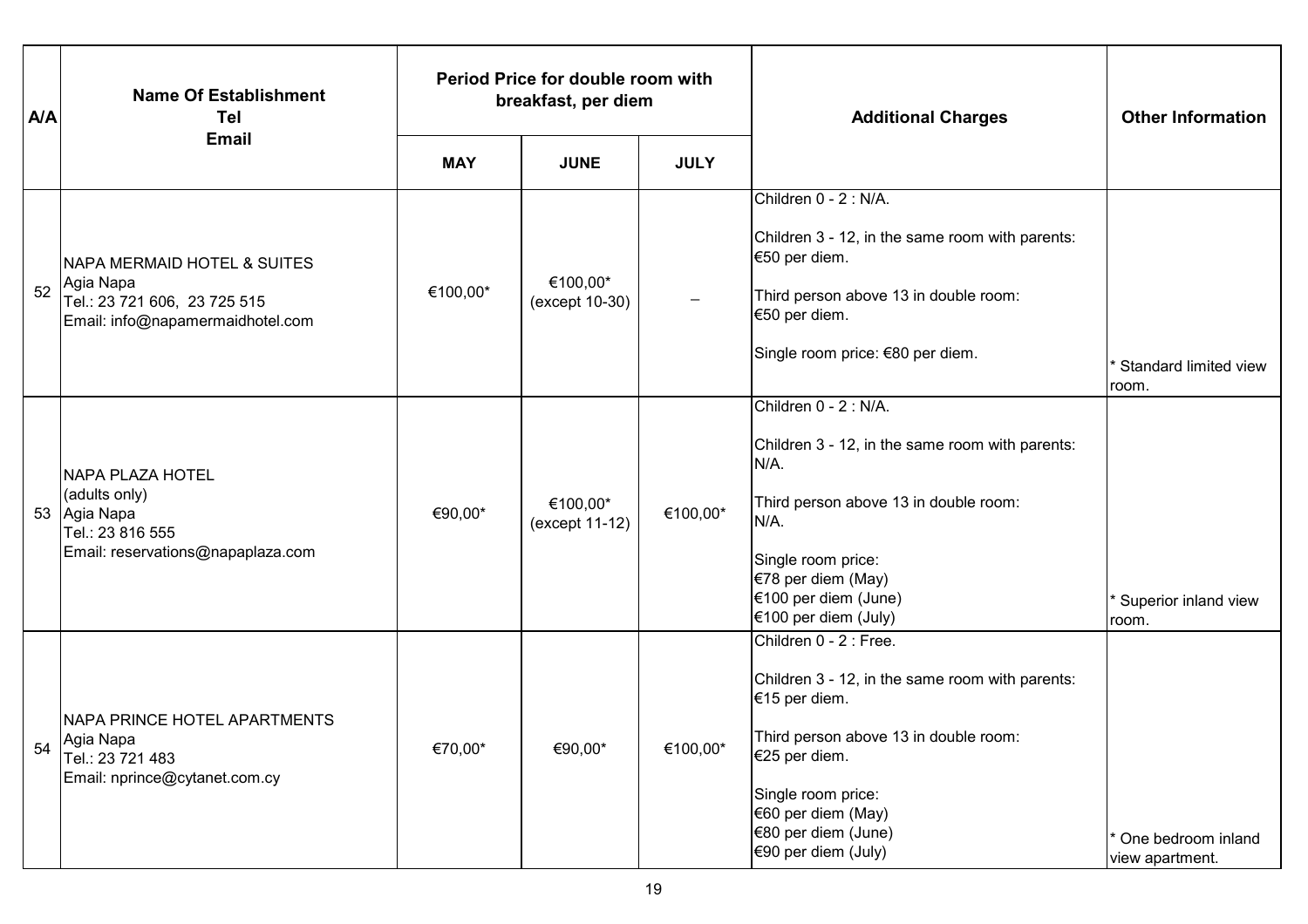| <b>A/A</b> | <b>Name Of Establishment</b><br><b>Tel</b>                                             | Period Price for double room with<br>breakfast, per diem |             |             | <b>Additional Charges</b>                                                                                                                                                                                                                                                                                                                                                                           | <b>Other Information</b>                   |
|------------|----------------------------------------------------------------------------------------|----------------------------------------------------------|-------------|-------------|-----------------------------------------------------------------------------------------------------------------------------------------------------------------------------------------------------------------------------------------------------------------------------------------------------------------------------------------------------------------------------------------------------|--------------------------------------------|
|            | <b>Email</b>                                                                           | <b>MAY</b>                                               | <b>JUNE</b> | <b>JULY</b> |                                                                                                                                                                                                                                                                                                                                                                                                     |                                            |
| 55         | NELIA GARDENS HOTEL<br>Agia Napa<br>Tel.: 23 725 900<br>Email: accounts@neliahotel.com | €60,00*                                                  | €95,00*     | €100,00*    | Children 0 - 2 : Free.<br>Children 3 - 12, in the same room with parents:<br>€25 per diem.<br>Third person above 13 in double room:<br>€40 per diem.<br>Single room price: €60 per diem.                                                                                                                                                                                                            |                                            |
| 56         | NESTOR HOTEL<br>Agia Napa<br>Tel.: 23 722 880<br>Email: accounts@nestorhotel.com.cy    | €89,00*                                                  | €98,00*     | €100,00*    | Children 0 - 2 : Free.<br>Children 3 - 12, in the same room with parents:<br>1st child: Free.<br>2nd child: €22,25 per diem (May)<br>€24,50 per diem (June)<br>€25 per diem (July)<br>Third person above 13 in double room:<br>€33,38 per diem (May)<br>€36,75 per diem (June)<br>€37,50 per diem (July)<br>Single room price:<br>€89 per diem (May)<br>€98 per diem (June)<br>€100 per diem (July) | * Standard inland view<br>room.            |
|            |                                                                                        |                                                          |             |             |                                                                                                                                                                                                                                                                                                                                                                                                     | <sup>*</sup> Superior inland view<br>room. |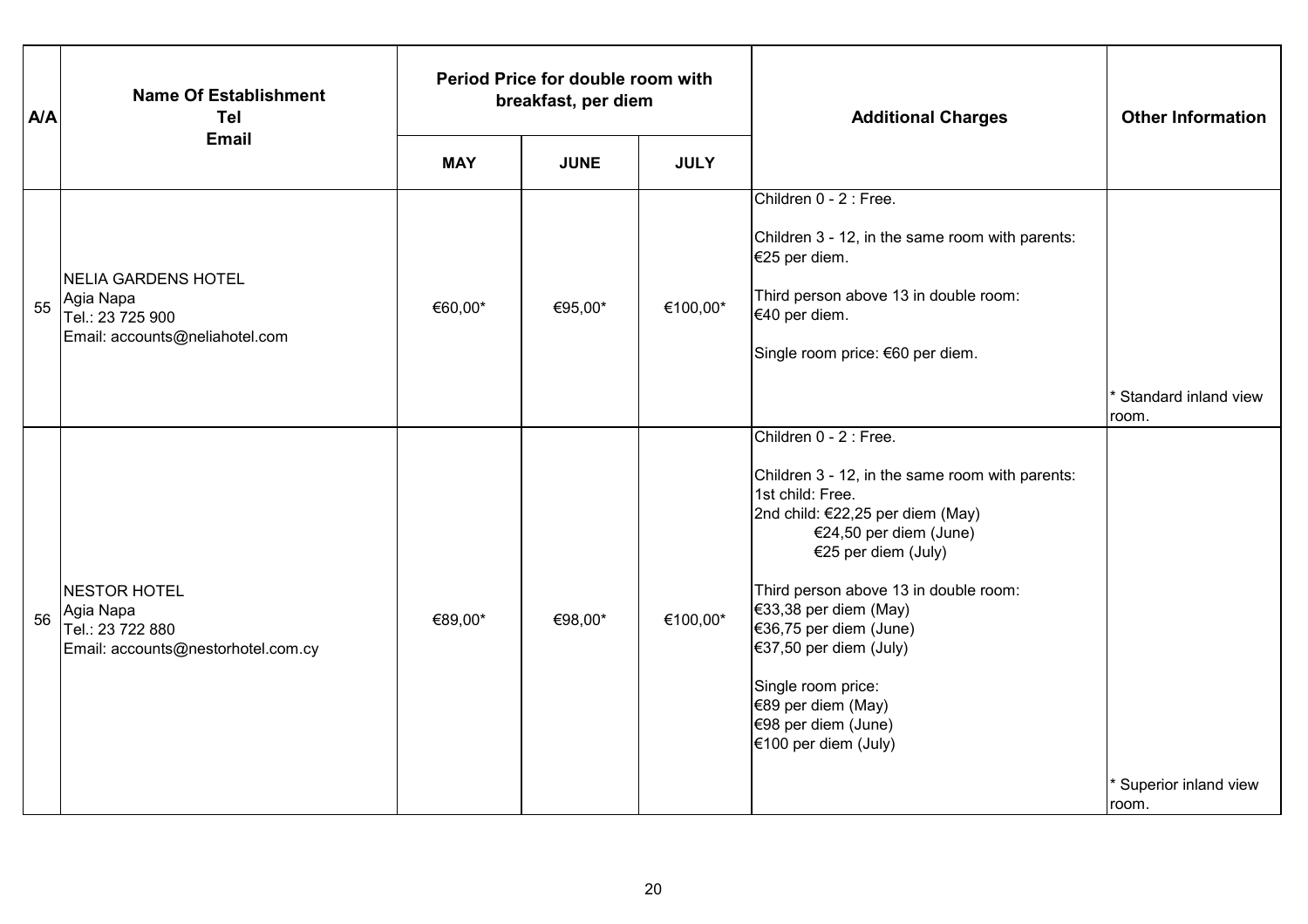| <b>A/A</b> | <b>Name Of Establishment</b><br><b>Tel</b>                                                     | Period Price for double room with<br>breakfast, per diem |                          |             | <b>Additional Charges</b>                                                                                                                                                                                                                                                                                                                | <b>Other Information</b>    |
|------------|------------------------------------------------------------------------------------------------|----------------------------------------------------------|--------------------------|-------------|------------------------------------------------------------------------------------------------------------------------------------------------------------------------------------------------------------------------------------------------------------------------------------------------------------------------------------------|-----------------------------|
|            | <b>Email</b>                                                                                   | <b>MAY</b>                                               | <b>JUNE</b>              | <b>JULY</b> |                                                                                                                                                                                                                                                                                                                                          |                             |
| 57         | NICOLAS COLOR HOTEL<br>Agia Napa<br>Tel.: 23 723 988<br>Email: accounts@nicholascolorhotel.com | €80,00*                                                  | €100,00*                 | €100,00*    | Children 0 - 2 : Free.<br>Children 3 - 12, in the same room with parents:<br>€15 per diem (May)<br>€25 per diem (June)<br>€30 per diem (July)<br>Third person above 13 in double room:<br>€20 per diem (May)<br>€30 per diem (June)<br>€35 per diem (July<br>Single room price:<br>$€80$ per diem (May and June)<br>€100 per diem (July) | <sup>*</sup> Superior room. |
| 58         | <b>NISSI PARK HOTEL</b><br>Agia Napa<br>Tel.: 23 721 121<br>Email: hotel@nissi-park.com.cy     | €80,00<br>(except 01-14)                                 | €80,00<br>(except 11-13) |             | Children 0 - 2 : Free.<br>Children 3 - 12, in the same room with parents:<br>$€15$ per diem (up to one child).<br>Third person above 13 in double room:<br>€25 per diem.<br>Single room price: €60 per diem.                                                                                                                             |                             |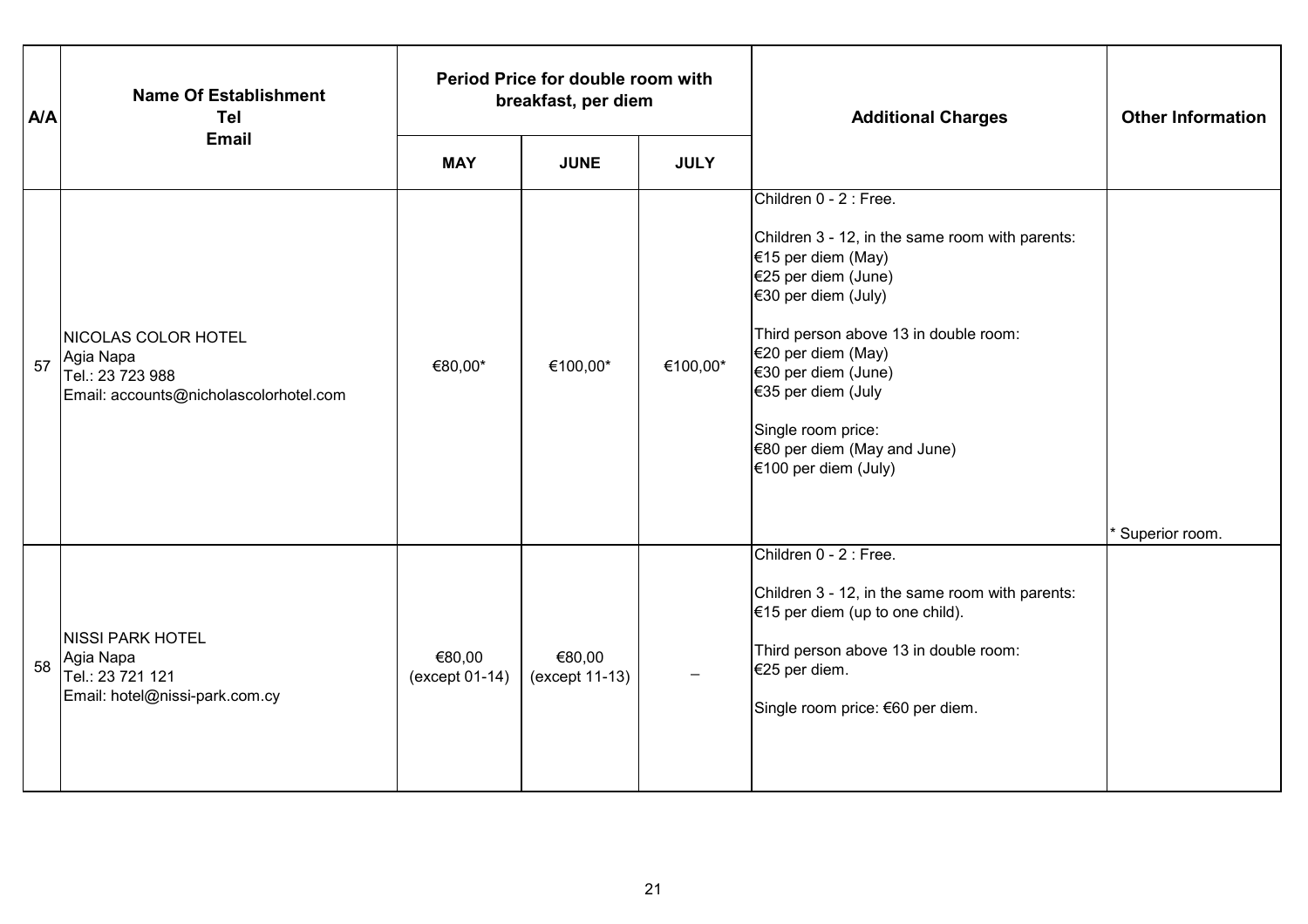| <b>A/A</b> | <b>Name Of Establishment</b><br><b>Tel</b><br><b>Email</b>                                                    | Period Price for double room with<br>breakfast, per diem |                            |             | <b>Additional Charges</b>                                                                                                                                                                                                                                                     | <b>Other Information</b>       |
|------------|---------------------------------------------------------------------------------------------------------------|----------------------------------------------------------|----------------------------|-------------|-------------------------------------------------------------------------------------------------------------------------------------------------------------------------------------------------------------------------------------------------------------------------------|--------------------------------|
|            |                                                                                                               | <b>MAY</b>                                               | <b>JUNE</b>                | <b>JULY</b> |                                                                                                                                                                                                                                                                               |                                |
| 59         | <b>NISSIANA HOTEL &amp; BUNGALOWS</b><br>Agia Napa<br>Tel.: 23 725 800<br>Email: nissianahotel@cytanet.com.cy | €70,00*                                                  | €80,00*                    | €90,00*     | Children 0 - 2 : Free.<br>Children 3 - 12, in the same room with parents:<br>1st child: Free.<br>2nd child: €20 per diem.<br>Third person above 13 in double room:<br>€30 per diem.<br>Single room price:<br>€60 per diem (May)<br>€70 per diem (June)<br>€80 per diem (July) | Mountain view room.            |
| 60         | <b>ODESSA HOTEL</b><br>Protaras, Paralimni<br>Tel.: 23 831 645, 23 848 100<br>Email: odessa@tsokkos.com       | €100,00*<br>$(except 01-15)$                             | €100,00*<br>(except 11-13) | €100,00*    | Children 0 - 2 : Free.<br>Children 3 - 12, in the same room with parents:<br>€10 per diem.<br>Third person above 13 in double room:<br>€30 per diem.<br>Single room price: €90 per diem.                                                                                      | Double mountain view<br>room.  |
| 61         | OKEANOS BEACH BOUTIQUE HOTEL<br>Agia Napa<br>Tel.: 23 724 440<br>Email: info@okeanoshotel.com                 | €89,00*                                                  |                            |             | Children 0 - 2 : N/A.<br>Children 3 - 12, in the same room with parents:<br>N/A.<br>Third person above 13 in double room:<br>€33,38 per diem.<br>Single room price: N/A.                                                                                                      | <sup>*</sup> Inland view room. |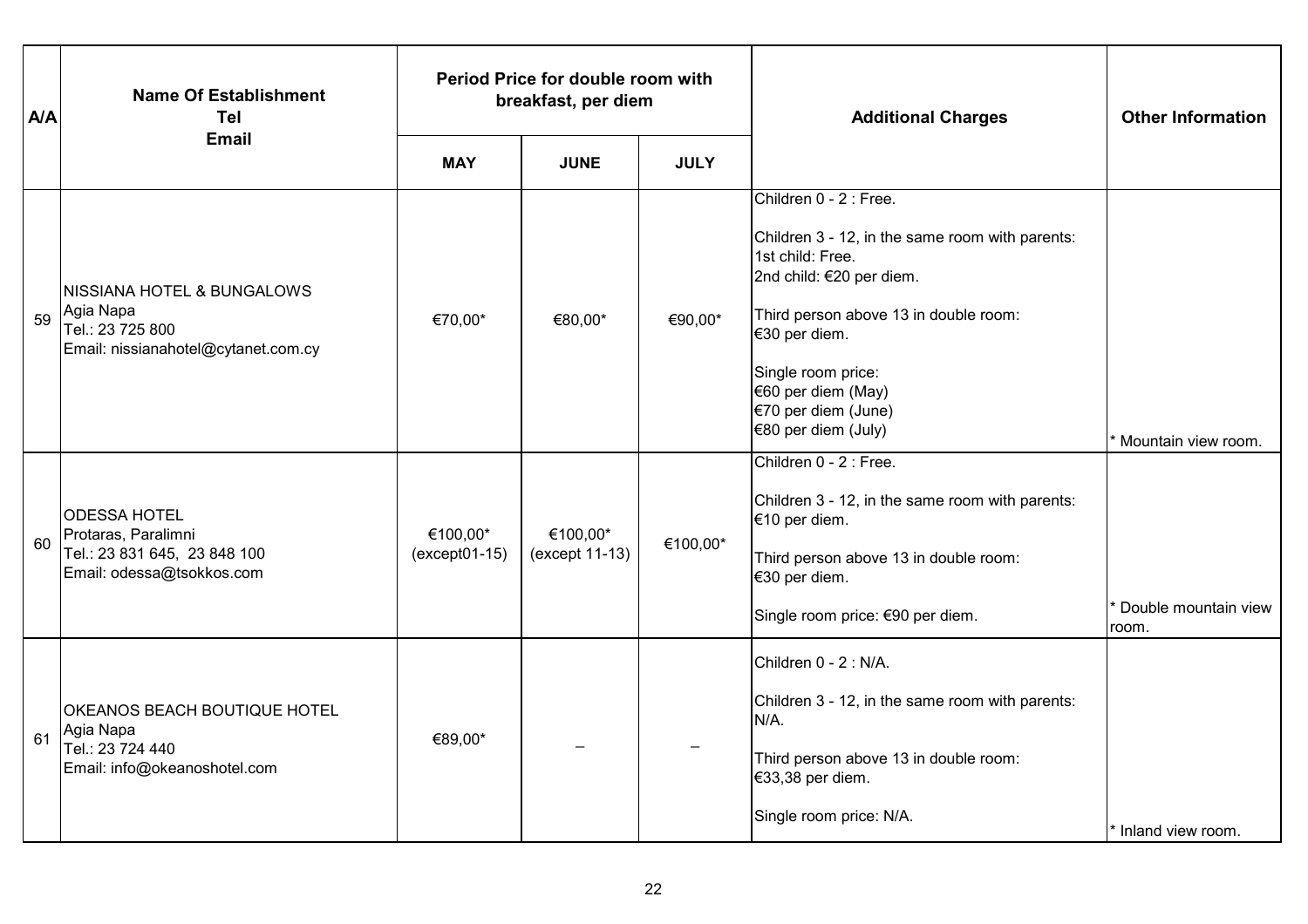| <b>A/A</b> | <b>Name Of Establishment</b><br><b>Tel</b><br><b>Email</b>                                                                      | Period Price for double room with<br>breakfast, per diem |             |             | <b>Additional Charges</b>                                                                                                                                                                                                                                                                                                                                       | <b>Other Information</b> |
|------------|---------------------------------------------------------------------------------------------------------------------------------|----------------------------------------------------------|-------------|-------------|-----------------------------------------------------------------------------------------------------------------------------------------------------------------------------------------------------------------------------------------------------------------------------------------------------------------------------------------------------------------|--------------------------|
|            |                                                                                                                                 | <b>MAY</b>                                               | <b>JUNE</b> | <b>JULY</b> |                                                                                                                                                                                                                                                                                                                                                                 |                          |
| 62         | <b>PANTHEA HOLIDAY VILLAGE</b><br>Agia Napa<br>Tel.: 23 724 200<br>Email: panthea@marismarehotels.com                           | €95,00                                                   |             |             | Children 0 - 2 : N/A.<br>Children 3 - 12, in the same room with parents:<br>€20 per diem.<br>Third person above 13 in double room:<br>€23 per diem.<br>Single room price: €75 per diem.                                                                                                                                                                         |                          |
| 63         | PAPANTONIA HOTEL APARTMENTS<br>Protaras, Paralimni<br>Tel.: 23 832 097<br>Email: papantoniahotel@gmail.com                      | €70,00*                                                  | €70,00*     | €80,00*     | Children 0 - 2 : Free.<br>Children 3 - 12, in the same room with parents:<br>€10 per diem.<br>Third person above 13 in double room:<br>€15 per diem.<br>Single room price: €50 per diem.                                                                                                                                                                        | One bedroom, Studio.     |
| 64         | <b>PAPOUIS PROTARAS HOTEL</b><br>Protaras, Paralimni<br>Tel.: 24 657 100, 23 832 100<br>Email: smartlineprotarashotel@gmail.com | €50,00                                                   | €75,00      | €90,00      | Children 0 - 2 : Free.<br>Children 3 - 12, in the same room with parents:<br>€12,50 per diem (May)<br>€17,75 per diem (June)<br>$€22,50$ per diem (July)<br>Third person above 13 in double room:<br>€20 per diem (May)<br>€30 per diem (June)<br>€36 per diem (July)<br>Single room price:<br>€40 per diem (May)<br>€65 per diem (June)<br>€80 per diem (July) |                          |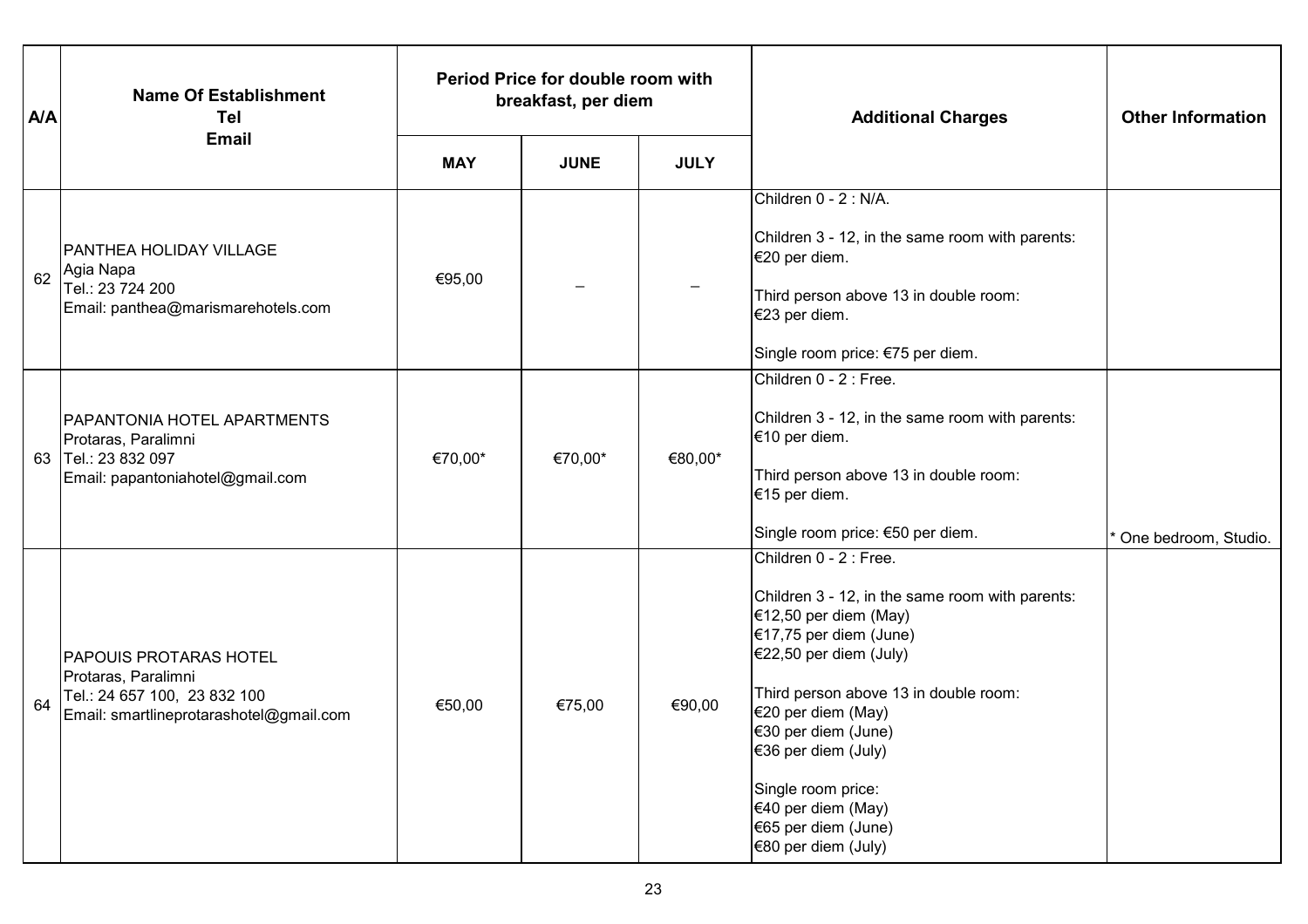| <b>A/A</b> | <b>Name Of Establishment</b><br>Tel<br><b>Email</b>                                                          | Period Price for double room with<br>breakfast, per diem |                                                 |                                                 | <b>Additional Charges</b>                                                                                                                                                                                                                                                                                                                                                                                                         | <b>Other Information</b> |
|------------|--------------------------------------------------------------------------------------------------------------|----------------------------------------------------------|-------------------------------------------------|-------------------------------------------------|-----------------------------------------------------------------------------------------------------------------------------------------------------------------------------------------------------------------------------------------------------------------------------------------------------------------------------------------------------------------------------------------------------------------------------------|--------------------------|
|            |                                                                                                              | <b>MAY</b>                                               | <b>JUNE</b>                                     | <b>JULY</b>                                     |                                                                                                                                                                                                                                                                                                                                                                                                                                   |                          |
| 65         | <b>PAUL-MARIE HOTEL APARTMENTS</b><br>Agia Napa<br>Tel.: 23 722 480<br>Email: paulmarie.hotel@cytanet.com.cy | €50,00                                                   | €80,00                                          | €100,00                                         | Children 0 - 2 : Free.<br>Children 3 - 12, in the same room with parents:<br>€15 per diem.<br>Third person above 13 in double room:<br>€30 per diem<br>Single room price:<br>€37,50 per diem (May)<br>€60 per diem (June)<br>€75 per diem (July)                                                                                                                                                                                  |                          |
| 66         | <b>PAVLO NAPA BEACH HOTEL</b><br>Agia Napa<br>Tel.: 23 722 400<br>Email: accounts@pavlonapa.com.cy           | €85,00*<br>(except 01-13)                                | €95,00*<br>(except 10-13)                       | €100,00*                                        | Children 0 - 2 : Free.<br>Children 3 - 12, in the same room with parents:<br>€20 per diem.<br>Third person above 13 in double room:<br>€30 per diem<br>Single room price: Same as double room price.                                                                                                                                                                                                                              |                          |
| 67         | <b>PETROSANA HOTEL APARTMENTS</b><br>Agia Napa<br>Tel.: 23 725 444<br>Email: info@petrosana.com.cy           | €56,00*<br>(Studio)<br>€66,00*<br>(One bedroom)          | €78,00*<br>(Studio)<br>€88,00*<br>(One bedroom) | €88,00*<br>(Studio)<br>€98,00*<br>(One bedroom) | Children 0 - 2 : Free.<br>Children 3 - 12, in the same room with parents:<br>1ο παιδί: Free<br>2nd child: €16,50 per diem (May, one bedroom)<br>€22 per diem (June, one bedroom)<br>€24,50 per diem (July, one bedroom)<br>Third person above 13 in double room:<br>€24,75 per diem (May, one bedroom)<br>€33 per diem (June, one bedroom)<br>€36,75 per diem (May, one bedroom)<br>Single room price: Same as double room price. | * Inland view.           |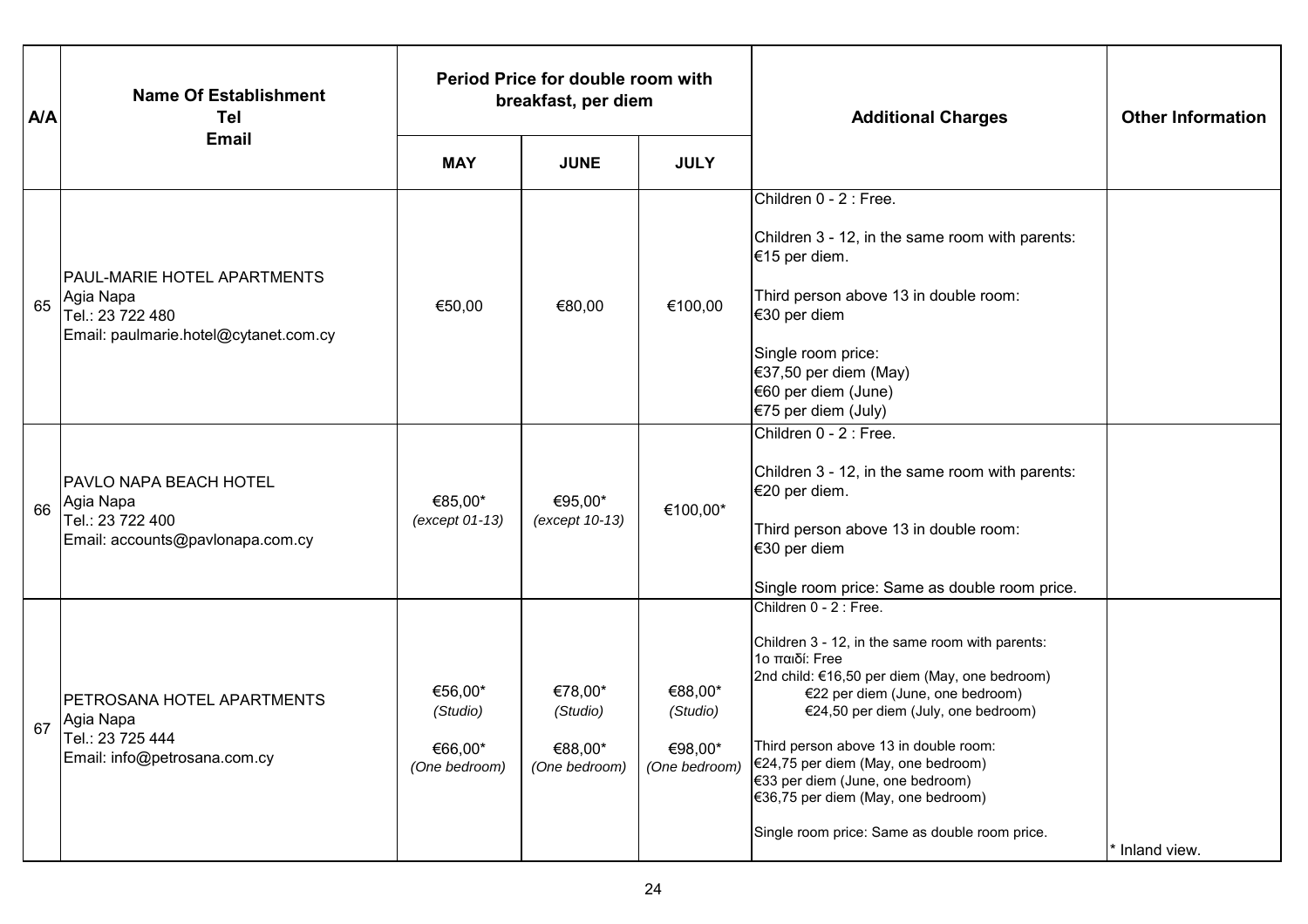| <b>A/A</b> | <b>Name Of Establishment</b><br>Tel                                                                                  |                                                    | Period Price for double room with<br>breakfast, per diem |             | <b>Additional Charges</b>                                                                                                                                                                                                                                                                                                                                  | <b>Other Information</b> |
|------------|----------------------------------------------------------------------------------------------------------------------|----------------------------------------------------|----------------------------------------------------------|-------------|------------------------------------------------------------------------------------------------------------------------------------------------------------------------------------------------------------------------------------------------------------------------------------------------------------------------------------------------------------|--------------------------|
|            | <b>Email</b>                                                                                                         | <b>MAY</b>                                         | <b>JUNE</b>                                              | <b>JULY</b> |                                                                                                                                                                                                                                                                                                                                                            |                          |
| 68         | <b>PIERE-ANNE BEACH HOTEL</b><br>Agia Napa<br>Tel.: 23 722 730<br>Email: piereannehotel@cytanet.com.cy               | €60,00                                             | €70,00                                                   | €70,00      | Children 0 - 2 : Free.<br>Children 3 - 12, in the same room with parents:<br>€10 per diem.<br>Third person above 13 in double room:<br>€20 per diem.<br>Single room price: €50 per diem.                                                                                                                                                                   |                          |
| 69         | <b>PROTARAS PLAZA HOTEL</b><br>Protaras, Paralimni<br>Tel.: 23 813 300<br>Email: reservations@protarasplazahotel.com | €80,00*                                            | €90,00*<br>(except 10-12)                                | €100,00*    | Children 0 - 2 : Free.<br>Children 3 - 12, in the same room with parents:<br>€20 per diem (May)<br>€22,50 per diem (June)<br>€25 per diem (July)<br>Third person above 13 in double room:<br>€32 per diem (May)<br>€36 per diem (June)<br>€40 per diem (July)<br>Single room price:<br>€68 per diem (May)<br>€76,50 per diem (June)<br>€85 per diem (July) | Mountain view room.      |
| 70         | <b>RIVER ROCK HOTEL</b><br>Agia Napa<br>Tel.: 23 722 722<br>Email: res@riverrockhotel.com.cy                         | €65,00<br>(from 01-15)<br>€70,00<br>$(from 16-31)$ | €100,00<br>(except 11-13)                                | €100,00     | Children 0 - 2 : Free.<br>Children 3 - 12, in the same room with parents:<br>€20 per diem.<br>Third person above 13 in double room:<br>€25 per diem.<br>Single room price: Same as double room price.                                                                                                                                                      |                          |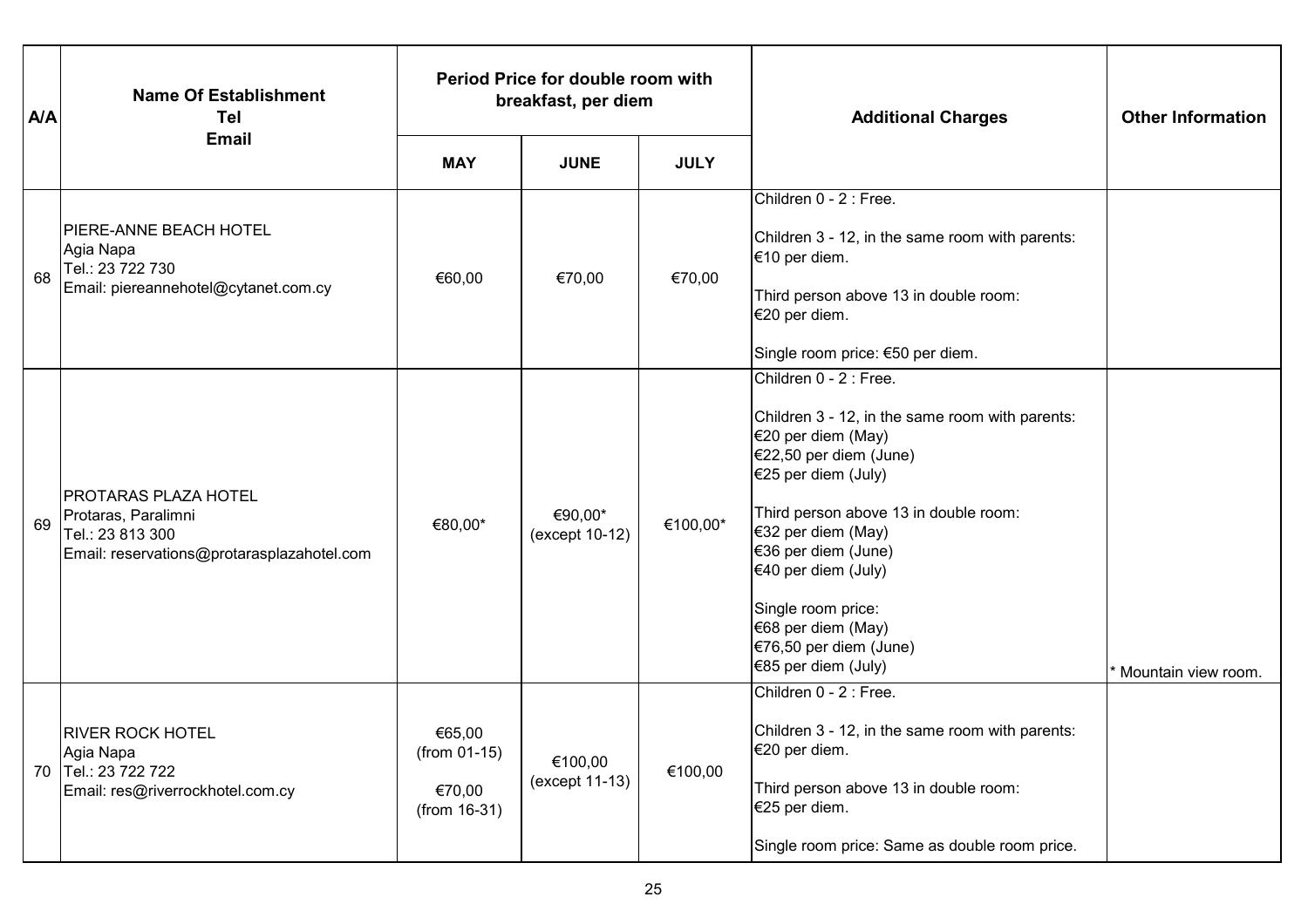| <b>A/A</b> | <b>Name Of Establishment</b><br><b>Tel</b>                                                                                       | Period Price for double room with<br>breakfast, per diem |                                                      |                                           | <b>Additional Charges</b>                                                                                                                                                                                                                      | <b>Other Information</b>           |
|------------|----------------------------------------------------------------------------------------------------------------------------------|----------------------------------------------------------|------------------------------------------------------|-------------------------------------------|------------------------------------------------------------------------------------------------------------------------------------------------------------------------------------------------------------------------------------------------|------------------------------------|
|            | <b>Email</b>                                                                                                                     | <b>MAY</b>                                               | <b>JUNE</b>                                          | <b>JULY</b>                               |                                                                                                                                                                                                                                                |                                    |
| 71         | <b>SEAGULL HOTEL APARTMENTS</b><br>Paralimni<br>Tel.: 23 831 270<br>Email: seagull.hotel@cytanet.com.cy                          | €50,00                                                   | €60,00                                               | €70,00                                    | Children 0 - 2 : Free.<br>Children 3 - 12, in the same room with parents:<br>€10 per diem.<br>Third person above 13 in double room:<br>€15 per diem.<br>Single room price:<br>€50 per diem (May)<br>€60 per diem (June)<br>€70 per diem (July) |                                    |
|            | <b>SEASONS HOTEL</b><br>(adults only)<br>72 Agia Napa<br>Tel.: 23 813 400<br>Email: accounts@seasonshotel.com.cy                 | €70,00*<br>(from 01-15)<br>€75,00*<br>$(from 16-31)$     | €80,00*<br>(from 01-10)<br>€90,00*<br>$(from 11-30)$ | €100,00*                                  | Children 0 - 2 : N/A.<br>Children 3 - 12, in the same room with parents:<br>$N/A$ .<br>Third person above 13 in double room:<br>€30 per diem.<br>Single room price: Same as double room price.                                                 | Deluxe double inland<br>view room. |
|            | <b>SENATOR HOTEL APARTMENTS</b><br>(adults only)<br>73 Agia Napa<br>Tel.: 23 845 400<br>Email: reservations@senatorhotelapts.com | €65,00*<br>(except 01-13)                                | €75,00*<br>(except 23-25)                            | €90,00*<br>(except 07-12)   €25 per diem. | Children 0 - 2 : N/A.<br>Children 3 - 12, in the same room with parents:<br>N/A.<br>Τρίτο άτομο άνω των 16 ετών σε δίκλινο δωμάτιο:<br>Single room price:<br>€60 per diem (May)<br>€70 per diem (June)<br>€85 per diem (July)                  | Standard, One<br>bedroom.          |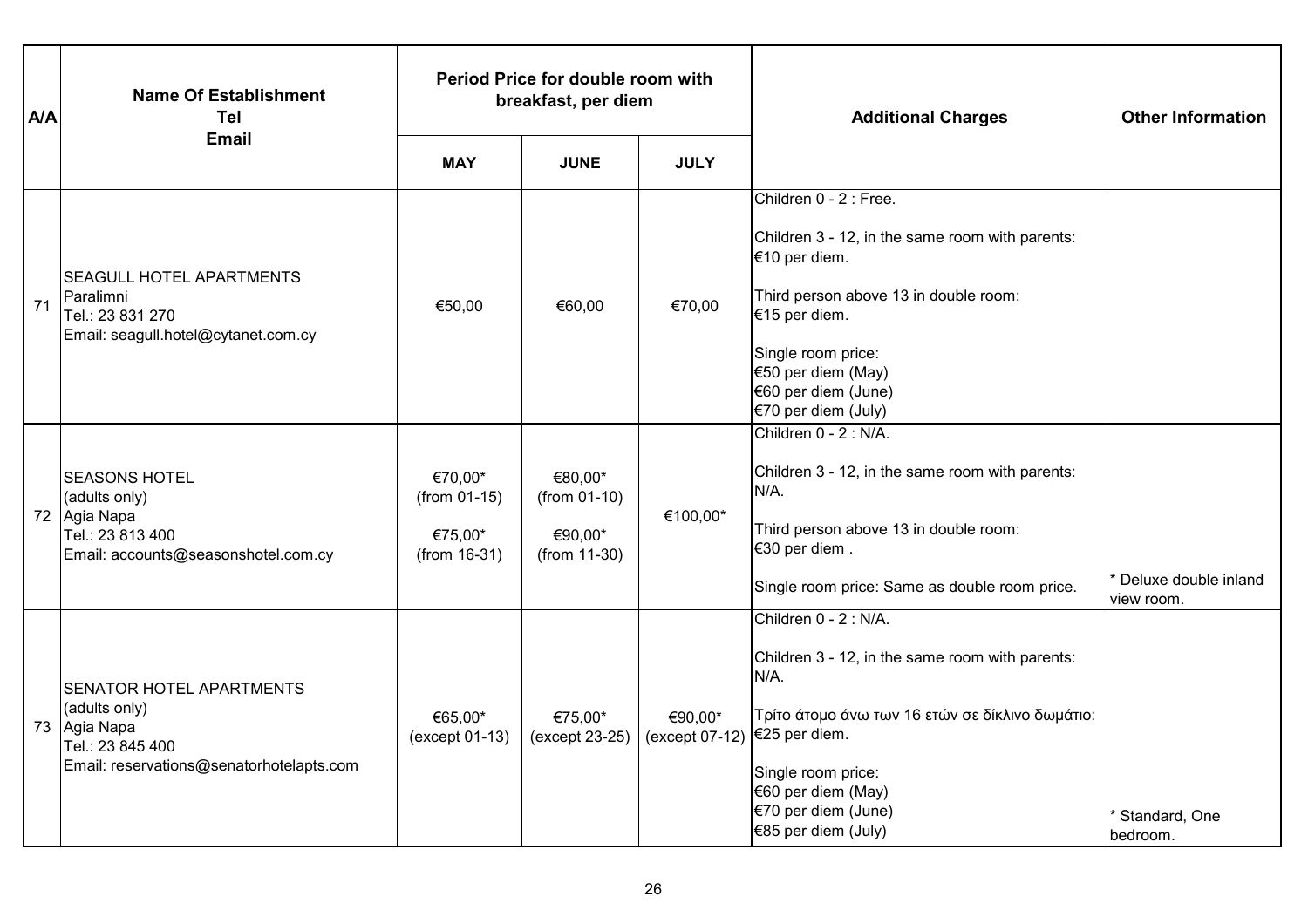| <b>A/A</b> | <b>Name Of Establishment</b><br>Tel                                                                                     | Period Price for double room with<br>breakfast, per diem |                            |             | <b>Additional Charges</b>                                                                                                                                                                                                                                                                                                              | <b>Other Information</b>      |
|------------|-------------------------------------------------------------------------------------------------------------------------|----------------------------------------------------------|----------------------------|-------------|----------------------------------------------------------------------------------------------------------------------------------------------------------------------------------------------------------------------------------------------------------------------------------------------------------------------------------------|-------------------------------|
|            | <b>Email</b>                                                                                                            | <b>MAY</b>                                               | <b>JUNE</b>                | <b>JULY</b> |                                                                                                                                                                                                                                                                                                                                        |                               |
| 74         | <b>SILVER SANDS BEACH HOTEL</b><br>Protaras, Paralimni<br>Tel.: 23 831 590, 23 848 100<br>Email: silversand@tsokkos.com | €100,00*<br>(except 01-06)                               | €100,00*<br>(except 11-13) | €100,00*    | Children 0 - 2 : Free.<br>Children 3 - 12, in the same room with parents:<br>€10 per diem.<br>Third person above 13 in double room:<br>€30 per diem.<br>Single room price: €90 per diem.                                                                                                                                               | Double mountain view<br>room. |
| 75         | <b>SO WHITE TOURIST APTS</b><br>Agia Napa<br>Tel.: 23 723 010<br>Email: nikolas@sonice.com.cy                           | €75,00*                                                  | €85,00*                    | €95,00*     | Children 0 - 2 : Free.<br>Children 3 - 12, in the same room with parents:<br>€20 per diem.<br>Third person above 13 in double room:<br>€40 per diem.<br>Single room price:<br>€67,50 per diem (May)<br>€76,50 per diem (June)<br>€85,50 per diem (July)                                                                                | Standard garden view<br>room. |
| 76         | <b>STAMATIA HOTEL</b><br>Agia Napa<br>Tel.: 23 722 723<br>Email: accounts@stamatiahotel.com                             | €80,00*                                                  | €100,00*                   | €100,00*    | Children 0 - 2 : Free.<br>Children 3 - 12, in the same room with parents:<br>€15 per diem (May)<br>€25 per diem (June)<br>€30 per diem (July)<br>Third person above 13 in double room:<br>€20 per diem (May)<br>€30 per diem (June)<br>€35 per diem (July<br>Single room price:<br>€80 per diem (May and June)<br>€100 per diem (July) | * Inland view room.           |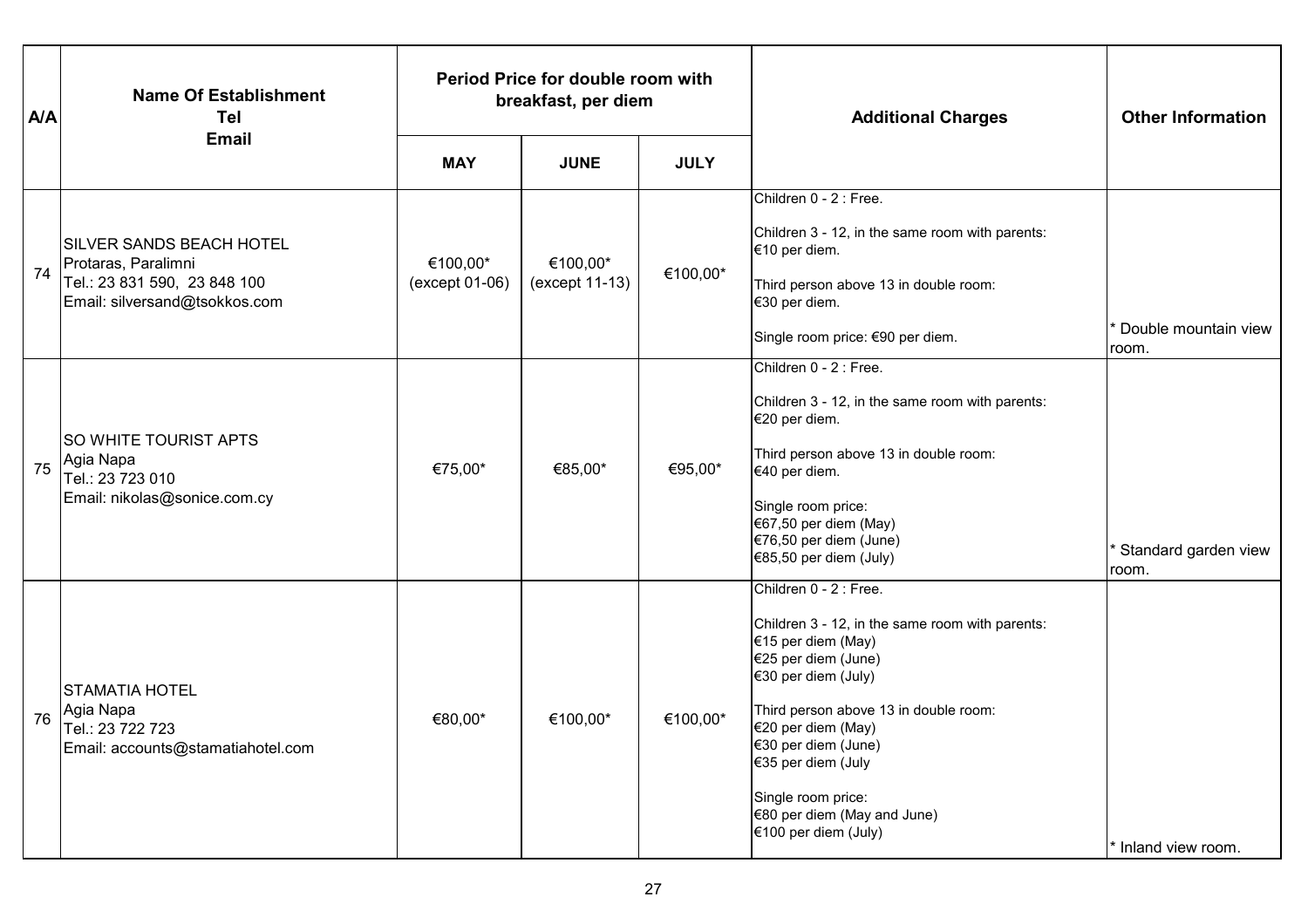| <b>A/A</b> | <b>Name Of Establishment</b><br>Tel                                                                      | Period Price for double room with<br>breakfast, per diem |                           |             | <b>Additional Charges</b>                                                                                                                                                                                                                       | <b>Other Information</b> |
|------------|----------------------------------------------------------------------------------------------------------|----------------------------------------------------------|---------------------------|-------------|-------------------------------------------------------------------------------------------------------------------------------------------------------------------------------------------------------------------------------------------------|--------------------------|
|            | <b>Email</b>                                                                                             | <b>MAY</b>                                               | <b>JUNE</b>               | <b>JULY</b> |                                                                                                                                                                                                                                                 |                          |
| 77         | SUN N BLUE HOTEL (GAIA)<br>Agia Napa<br>Tel.: 23 723 600<br>Email: gm@sunnblue.com                       | €80,00*                                                  | €90,00*                   | €95,00*     | Children 0 - 2 : Free.<br>Children 3 - 12, in the same room with parents:<br>€10 per diem.<br>Third person above 13 in double room:<br>€20 per diem.<br>Single room price:<br>€70 per diem (May)<br>€80 per diem (June)<br>€85 per diem (July)  | Standard room.           |
| 78         | <b>SUNNY BLUE HOTEL</b><br>Agia Napa<br>Tel.: 23 722 888, 96 407 270<br>Email: sunnyblue@cytanet.com.cy  | €50,00                                                   | €70,00<br>(except 10-13)  | €90,00      | Children 0 - 2 : Free.<br>Children 3 - 12, in the same room with parents:<br>€6 per diem.<br>Third person above 13 in double room:<br>€12 per diem.<br>Single room price:<br>€50 per diem (May)<br>€70 per diem (June)<br>€90 per diem (July)   | Standard room.           |
| 79         | <b>SUNRISE GARDENS HOTEL</b><br>Protaras, Paralimni<br>Tel.: 23 250 000<br>Email: sunrise@sunrise.com.cy | €80,00*                                                  | €95,00*<br>(except 10-13) | €100,00*    | Children 0 - 2 : Free.<br>Children 3 - 12, in the same room with parents:<br>€15 per diem.<br>Third person above 13 in double room:<br>€30 per diem.<br>Single room price:<br>€80 per diem (May)<br>€95 per diem (June)<br>€100 per diem (July) | * Inland view room.      |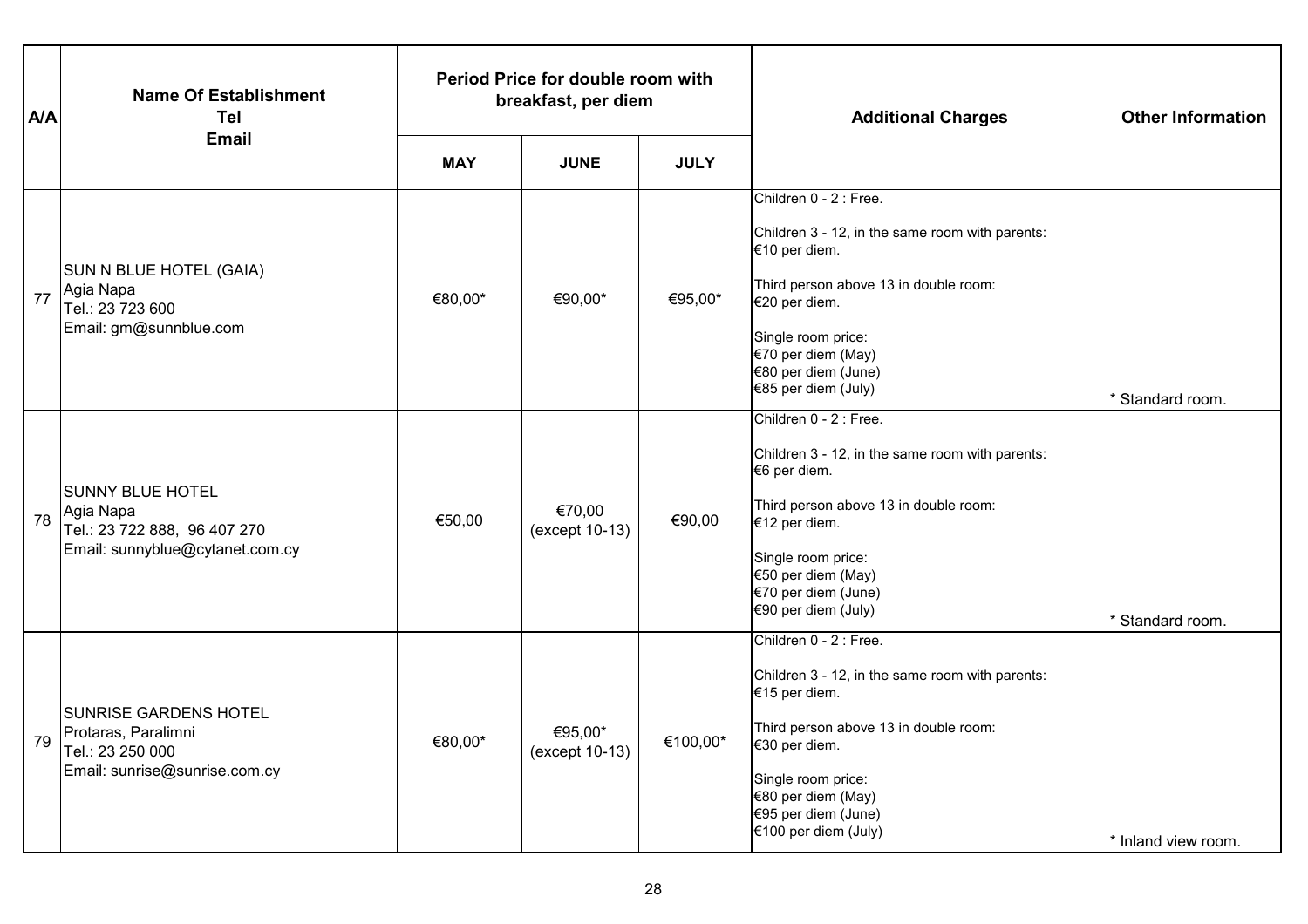| <b>A/A</b> | <b>Name Of Establishment</b><br><b>Tel</b>                                                                                           |            | Period Price for double room with<br>breakfast, per diem |                            | <b>Additional Charges</b>                                                                                                                                                                                                         | <b>Other Information</b>        |
|------------|--------------------------------------------------------------------------------------------------------------------------------------|------------|----------------------------------------------------------|----------------------------|-----------------------------------------------------------------------------------------------------------------------------------------------------------------------------------------------------------------------------------|---------------------------------|
|            | <b>Email</b>                                                                                                                         | <b>MAY</b> | <b>JUNE</b>                                              | <b>JULY</b>                |                                                                                                                                                                                                                                   |                                 |
| 80         | <b>SUNRISE OASIS APARTMENTS</b><br>Protaras, Paralimni<br>Tel.: 23 250 000<br>Email: sunrise@sunrise.com.cy                          | €85,00*    | €100,00*<br>$(except 10-13)$                             | €100,00*<br>(except 22-31) | Children 0 - 2 : Free.<br>Children 3 - 12, in the same room with parents:<br>€15 per diem.<br>Third person above 13 in double room:<br>€30 per diem.<br>Single room price:<br>€85 per diem (May)<br>€100 per diem (June and July) | Inland view room.               |
| 81         | <b>SWEET MEMORIES HOTEL APTS</b><br>Protaras, Paralimni<br>Tel.: 23 814 300<br>Email: sweetmem@cytanet.com.cy                        | €50,00*    | €60,00*<br>(except 11-12)                                | €70,00*                    | Children 0-2: Free.<br>Children 3-12, in the same room with parents:<br>Free.<br>Third person above 13 in double room:<br>€10 per diem.<br>Single room price: N/A.                                                                | Renovated studio<br>room.       |
| 82         | TASIA MARIS BEACH HOTEL & SPA<br>(adults only)<br>Agia Napa<br>Tel.: 23 725 157, 23 722 770<br>Email: I.maxoutis@tasiamarisbeach.com | €100,00*   | €100,00*<br>(except 11-12)                               |                            | Children 0 - 2 : N/A.<br>Children 3 - 12, in the same room with parents:<br>$N/A$ .<br>Third person above 16 in double room:<br>€30 per diem.<br>Single room price: €100 per diem.                                                | Inland view and<br>Deluxe room. |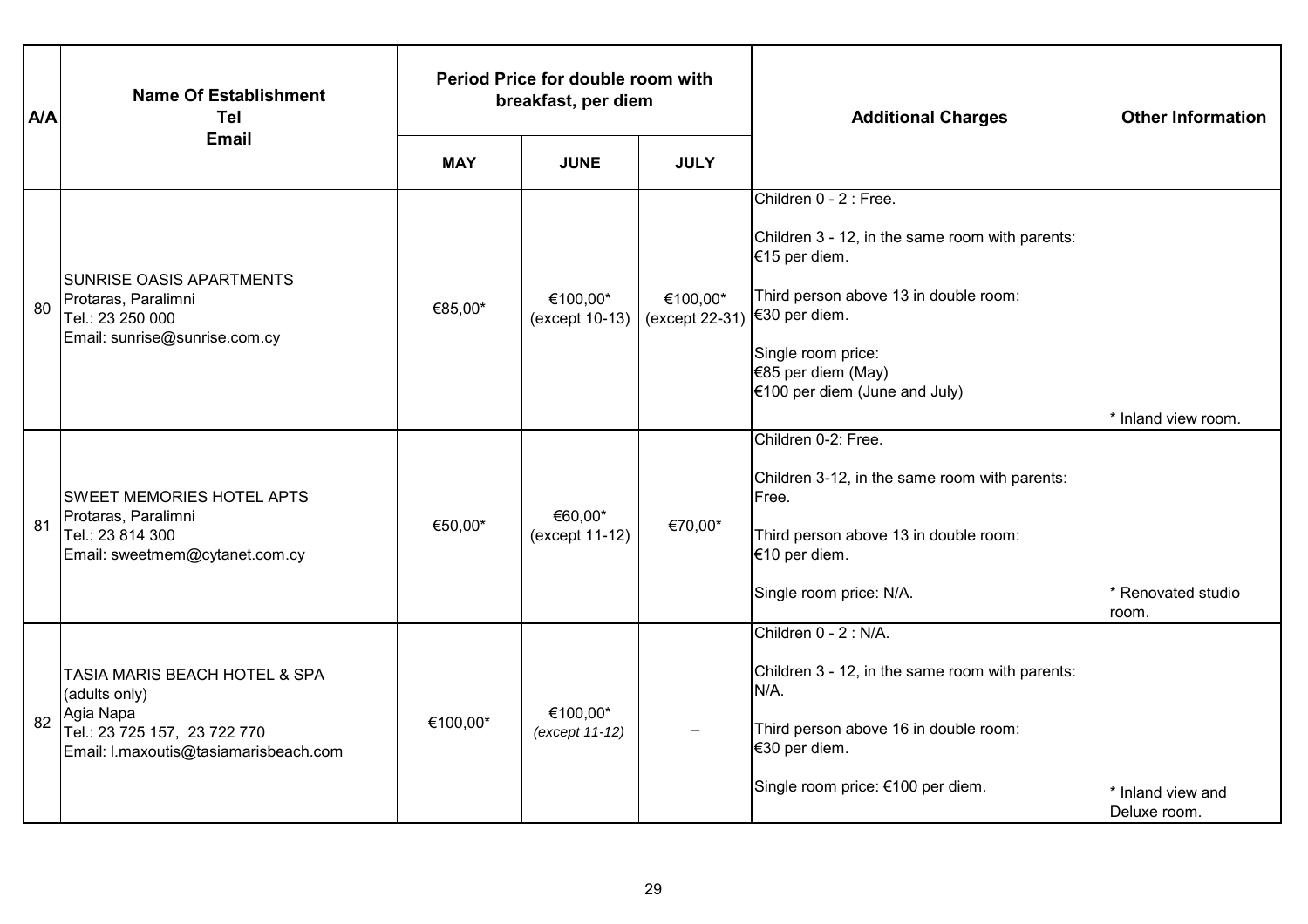| <b>A/A</b> | <b>Name Of Establishment</b><br>Tel                                                                                  |                                                        | Period Price for double room with<br>breakfast, per diem             |             | <b>Additional Charges</b>                                                                                                                                                                                                                                                                                                                            | <b>Other Information</b>             |
|------------|----------------------------------------------------------------------------------------------------------------------|--------------------------------------------------------|----------------------------------------------------------------------|-------------|------------------------------------------------------------------------------------------------------------------------------------------------------------------------------------------------------------------------------------------------------------------------------------------------------------------------------------------------------|--------------------------------------|
|            | <b>Email</b>                                                                                                         | <b>MAY</b>                                             | <b>JUNE</b>                                                          | <b>JULY</b> |                                                                                                                                                                                                                                                                                                                                                      |                                      |
|            | TASIA MARIS OASIS HOTEL<br>Agia Napa<br>83 Tel.: 23 722 722, 23 721 026<br>Email: res@riverrockhotel.com.cy          | €65,00<br>(from 01-20)<br>€75,00<br>$(from 21-31)$     | €80,00<br>$(from 01-10)$<br>€90,00<br>(from 14-30)<br>(except 11-13) | €100,00     | Children 0 - 2 : 1st child δωρεάν.<br>Children 3 - 12, in the same room with parents:<br>€20 per diem.<br>Third person above 13 in double room:<br>€25 per diem.<br>Single room price: Same as double room price.                                                                                                                                    |                                      |
| 84         | TASIA MARIS SANDS HOTEL<br>(adults only)<br>Agia Napa<br>Tel.: 23 725 400<br>Email: manager@tasiamarissandshotel.com | €85,00*<br>$(from 01-15)$<br>€90,00*<br>$(from 16-31)$ | €100,00*<br>(except 11-13)                                           | €100,00*    | Children 0 - 2 : N/A.<br>Children 3 - 12, in the same room with parents:<br>N/A.<br>Τρίτο άτομο άνω των 14 ετών σε δίκλινο δωμάτιο:<br>€30 per diem.<br>Single room price: Same as double room price.                                                                                                                                                | Inland view room.                    |
| 85         | TETYK HOTEL APARTMENTS<br>Protaras, Paralimni<br>Tel.: 23 831 440<br>Email: manager@tetyk.com.cy                     | €60,00*<br>(except 01-12)                              | €65,00*                                                              | €75,00*     | Children 0 - 2 : Free.<br>Children 3 - 12, in the same room with parents:<br>€15 per diem (May)<br>€18 per diem (June)<br>€22 per diem (July)<br>Third person above 13 in double room:<br>€20 per diem (May)<br>€25 per diem (June)<br>€30 per diem (July)<br>Single room price:<br>€52 per diem (May)<br>€57 per diem (June)<br>€67 per diem (July) | Garden view room.<br>(1-2-3 floors). |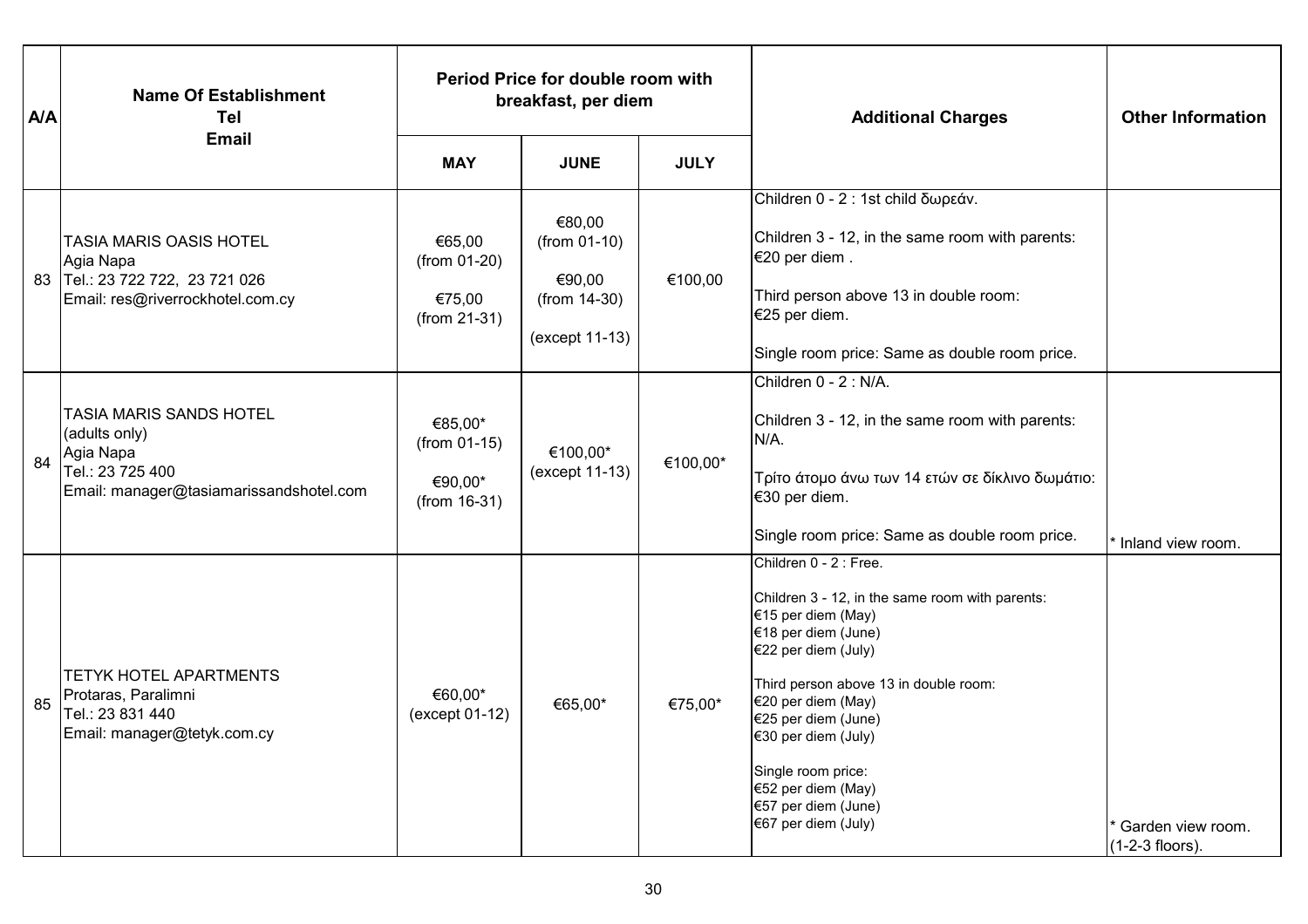| <b>A/A</b> | <b>Name Of Establishment</b><br><b>Tel</b>                                                                                 | Period Price for double room with<br>breakfast, per diem |                            |             | <b>Additional Charges</b>                                                                                                                                                                | <b>Other Information</b>      |
|------------|----------------------------------------------------------------------------------------------------------------------------|----------------------------------------------------------|----------------------------|-------------|------------------------------------------------------------------------------------------------------------------------------------------------------------------------------------------|-------------------------------|
|            | <b>Email</b>                                                                                                               | <b>MAY</b>                                               | <b>JUNE</b>                | <b>JULY</b> |                                                                                                                                                                                          |                               |
| 86         | <b>TOXOTIS HOTEL APARTMENTS</b><br>Protaras, Paralimni<br>Tel.: 23 814 555<br>Email: toxotis@indesolhotels.com             | €59,00                                                   | €69,00                     |             | Children 0 - 2 : Free.<br>Children 3 - 12, in the same room with parents:<br>€13 per diem.<br>Third person above 13 in double room:<br>€21 per diem.<br>Single room price: €52 per diem. |                               |
| 87         | <b>TSOKKOS GARDEN HOTEL</b><br>Protaras, Paralimni<br>Tel.: 23 833 636, 23 848 100<br>Email: reservations@tsokkos.com      | €100,00*                                                 | €100,00*<br>(except 11-13) | €100,00*    | Children 0 - 2 : Free.<br>Children 3 - 12, in the same room with parents:<br>€10 per diem.<br>Third person above 13 in double room:<br>€30 per diem.<br>Single room price: €90 per diem. | Double mountain view<br>room. |
| 88         | <b>TSOKKOS PROTARAS HOTEL</b><br>Protaras, Paralimni<br>Tel.: 23 831 363, 23 848 100<br>Email: tsokkosprotaras@tsokkos.com | €100,00*                                                 | €100.00*<br>(except 11-13) | €100,00*    | Children 0 - 2 : Free.<br>Children 3 - 12, in the same room with parents:<br>€15 per diem.<br>Third person above 13 in double room:<br>€30 per diem.<br>Single room price: €90 per diem. | Double mountain view<br>room. |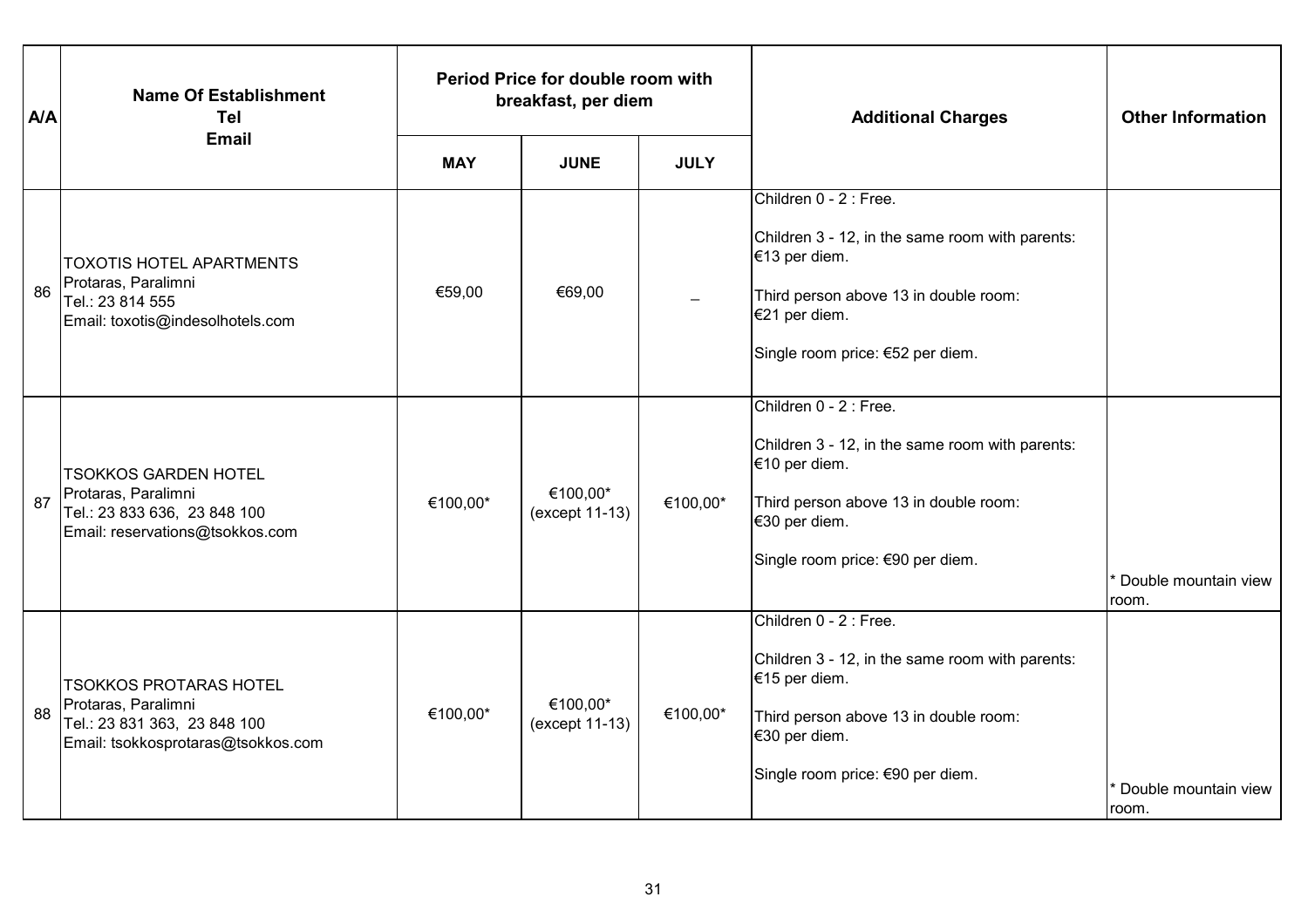| <b>A/A</b> | <b>Name Of Establishment</b><br><b>Tel</b>                                                                                           | Period Price for double room with<br>breakfast, per diem |                            |             | <b>Additional Charges</b>                                                                                                                                                                                                                                                                                                                                  | <b>Other Information</b>                   |
|------------|--------------------------------------------------------------------------------------------------------------------------------------|----------------------------------------------------------|----------------------------|-------------|------------------------------------------------------------------------------------------------------------------------------------------------------------------------------------------------------------------------------------------------------------------------------------------------------------------------------------------------------------|--------------------------------------------|
|            | <b>Email</b>                                                                                                                         | <b>MAY</b>                                               | <b>JUNE</b>                | <b>JULY</b> |                                                                                                                                                                                                                                                                                                                                                            |                                            |
| 89         | <b>VRISSAKI BEACH HOTEL</b><br>Protaras, Paralimni<br>Tel.: 23 831 333<br>Email: reservations@vrissakibeachhotel.com                 | €100,00*                                                 | €100,00*<br>(except 10-12) | €100,00*    | Children 0 - 2 : Free.<br>Children 3 - 12, in the same room with parents:<br>€25 per diem.<br>Third person above 13 in double room:<br>€42,50 per diem.<br>Single room price: €90 per diem.                                                                                                                                                                | Inland view room.                          |
|            | <b>VRISSAKI HOTEL APARTMENTS</b><br>Protaras, Paralimni<br>90 Tel.: 23 831 610<br>Email:<br>reservations@vrissakihotelapartments.com | €80,00*                                                  | €90,00*<br>(except 10-12)  | €100,00*    | Children 0 - 2 : Free.<br>Children 3 - 12, in the same room with parents:<br>€20 per diem (May)<br>€22,50 per diem (June)<br>€25 per diem (July)<br>Third person above 13 in double room:<br>€32 per diem (May)<br>€36 per diem (June)<br>€40 per diem (July)<br>Single room price:<br>€68 per diem (May)<br>€76,50 per diem (June)<br>€85 per diem (July) | Mountain view room.                        |
| 91         | <b>VRISSIANA BEACH HOTEL</b><br>Protaras, Paralimni<br>Tel.: 23 833 444, 23 848 100<br>Email: vrissiana@tsokkos.com                  | €100,00*                                                 | €100,00*<br>(except 11-13) | €100,00*    | Children 0 - 2 : Free.<br>Children 3 - 12, in the same room with parents:<br>€20 per diem.<br>Third person above 13 in double room:<br>€35 per diem.<br>Single room price: €100 per diem.                                                                                                                                                                  | <sup>*</sup> Double mountain view<br>room. |